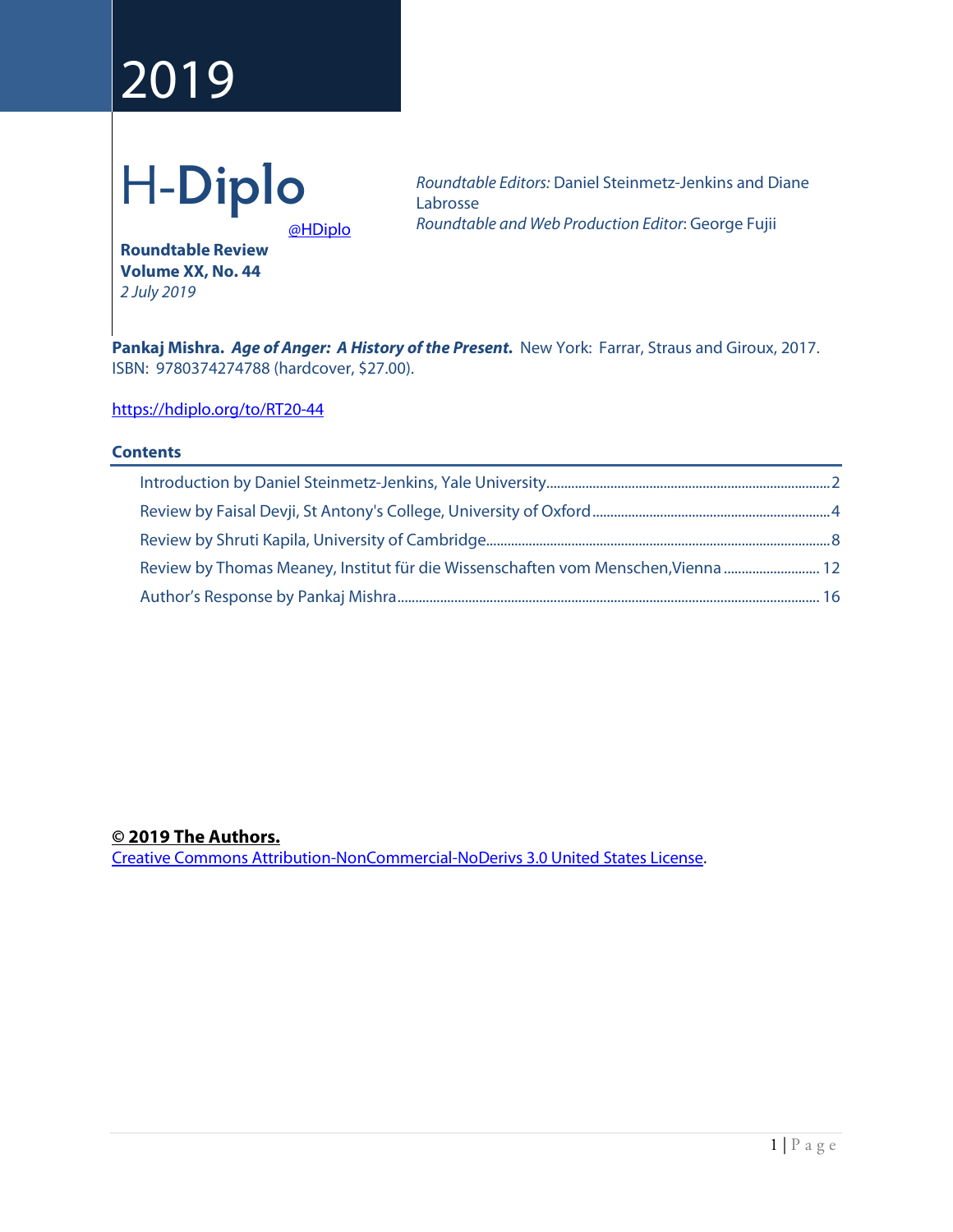# H-**Diplo Roundtable XX-44**

# <span id="page-1-0"></span>**Introduction by Daniel Steinmetz-Jenkins, Yale University**

emocracy is dying. The liberal word order has reached its end. Identity politics are to blame, or perhaps Russia is. Fascism has returned. Tyranny now reigns. All of these claims, made today by politicians or scholars turned watchmen, invoke the horrors of the past to sound the tocsin of clear **and present dangers.** A history of the present is by its nature a speculative exercise, not only because using present dangers. A history of the present is by its nature a speculative exercise, not only because using a sp historical analogies to compare the present to the past is rarely convincing, but also because the political assumptions of such histories themselves have an unacknowledged agency.

Histories of the present that promote the politics of fear—that Islam is a scourge of the West, or that the Kremlin determines U.S. elections—engender anxiety and, in turn, create the conditions for exceptional political actions. Both the so-called populists as well as their antagonists want to save 'the people.' Histories of the present are often histories of fear. These stories are dangerous because, like insecticides, they try to block unpalatable political outcomes, but end up killing off new thought as well. To explain how actual people actually feel and think is anathema to the program.

But some rare histories of the present do ask the public to reconsider the structure and sources of contemporary events. They are not histories of fear, but histories of utopias, sentiments, institutions, and power.

This is why Pankaj Mishra's *Age of Anger: A History of the Present* is significant. Before either Donald Trump's election or Brexit, Mishra set himself the task of explaining the causes of our global discontents: "wars in Ukraine and the Middle East, suicide bombings in Belgium, Xinjiang, Nigeria and Turkey, insurgencies from Yemen to Thailand, massacres in Paris, Tunisia, Florida, Dhaka and Nice" (4). Such atrocities have coincided with the growing appeal and political successes of rightwing populist and authoritarian leaders as represented by Viktor Orbán, Recep Tayyip Erdoğan, Jair Bolsonaro, Rodrigo Duterte and numerous others. Their rise has been inseparable from the traditionalism they espouse, as represented, in particular, by their emphatically masculine grievance, the spectacle of everyday violence, and their purported defense of 'family values.'

*Age of Anger* shows how the process of modernization throughout the nineteenth and early twentieth-century in Europe led to a reactionary backlash amongst those excluded from its promise of freedom, stability, and prosperity; "It was from among the ranks of the disaffected that the militants of the nineteenth century arose―angry young men who became cultural nationalists in Germany, messianic revolutionaries in Russia, bellicose chauvinists in Italy, and anarchist terrorists internationally," as the book's blurb suggests. These angry men imagined a past golden age that had been destroyed by racial, religious, and ideological enemies. Society, they argued, must be defended. And it could only be made pristine again by erasing their foes.

What we see today, argues Mishra, is a reiteration of this story on a grander scale. As villages, towns, cities, and states are being torn asunder through rabid individualism and a barbaric pursuit of wealth, the least of these are left adrift in a demoralized world, uprooted from tradition but still far from modernity―with the same terrible results. Mishra's end product is not a history of fear but a global history of alienation. And even as it makes recourse to the history of ideas to defend its thesis, it does so for the purpose of shedding light on why the multitudes of modernity have been, and continue to be, so embittered towards it.

H-Diplo is thrilled to host this forum devoted to *Age of Anger* and to have three discussants of such high regard. In his comment, Faisal Devji raises the question of how convincing Mishra's attempt is to draw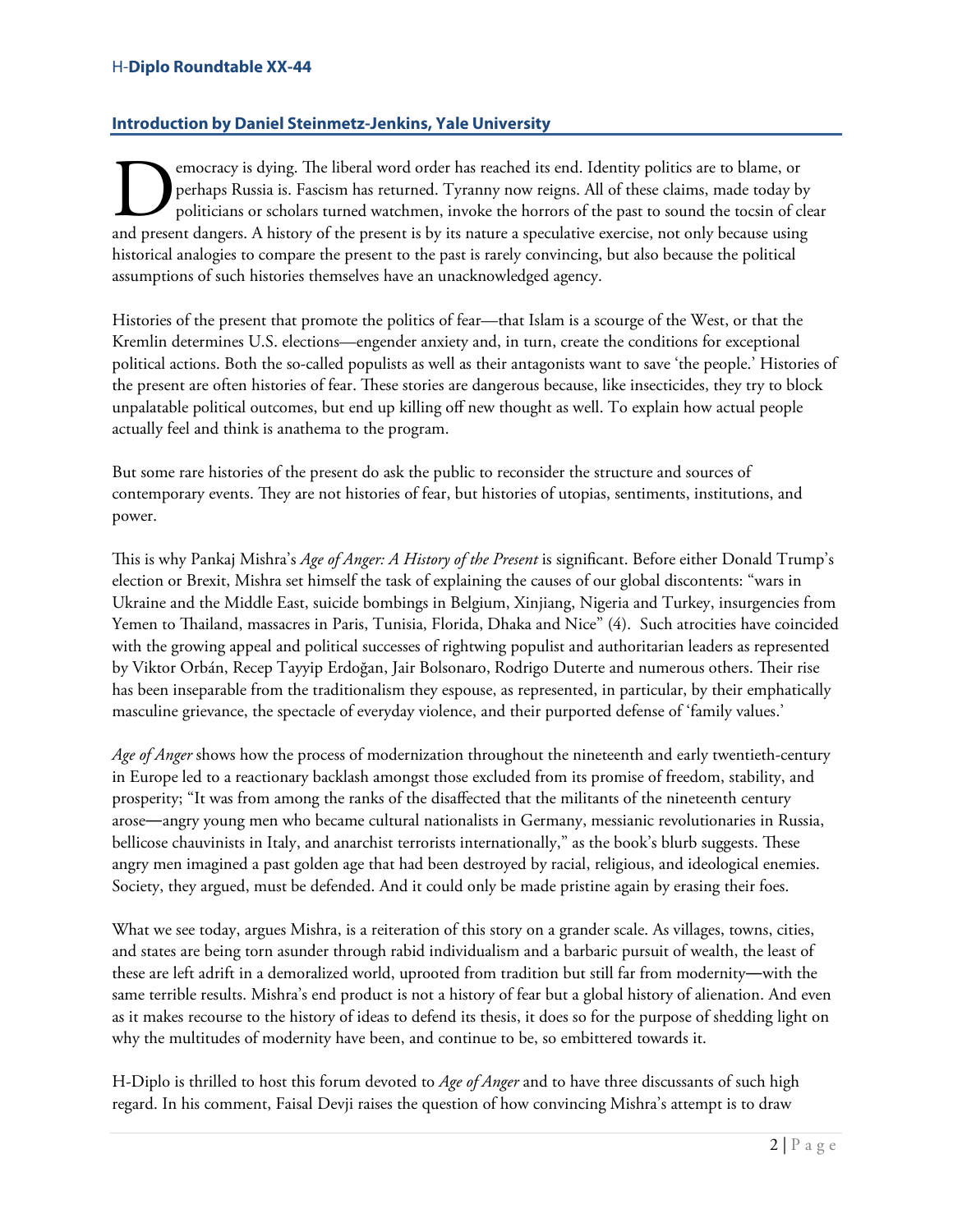historical parallels between past ages of anger and the current one. He suggests that what might be considered today as a return of class, race, and nationality, might in fact represent their moment of disappearance. Or as he puts it, "Perhaps, then, the anger Mishra analyses proceeds not from the recrudescence of old identities but their vanishing."

Shruti Kapila, praises Mishra for recognizing the importance of sentiment in historical analysis, while posing the question of how the age of anger is to be politically evaluated today in light of its Enlightenment heritage. Provocatively, she suggests that we move beyond Enlightenment, an idea past its expiration date, and onto other horizons better able to deal with both the present reality and whatever the future might bring.

Finally, Thomas Meaney asks what political alternative Mishra envisions. Describing Mishra's politics as being broadly on the political left, Meaney observes that the word "socialism" barely appears in the book. "What kind of human beings," he asks, "could conceivably band together to achieve headway against our resentmentbreeding political and economic order?" Meaney poses this question in light of a larger debate on the left concerning the legitimacy of nationalism as political strategy to advance the cause of socialism, and the odds of whether socialist and democratic commitments can be adequately adjusted to address the climate and other related crises. Perhaps this is what makes Mishra's history of the present so unusual: it is an empathetic and descriptive attempt to explain the plight of the enraged, rather than a prescription for managing their anger.

Mishra offers a rich response to his interlocutors that sheds light on the development of his own political thinking since the publication of *Age of Anger*.

# **Participants:**

**Pankaj Mishra** was born in Jhansi, India, in 1969 and educated at the University of Allahabad and Jawaharlal Nehru University. In 1992, he moved to a village in Himachal Pradesh and began to write. He is the author of several books, including *From the Ruins of Empire*: *The Intellectuals Who Remade Asia* (Farrar, Straus and Giroux; 2012), and contributes frequently to American and European periodicals.

**Faisal Devji** is Professor of Indian History and Fellow of St. Antony's College, Oxford**.**

**Dr Shruti Kapila** teaches and researches on modern Indian history and global political thought at the Faculty of History, and Fellow and Director of Studies, Corpus Christi College, Cambridge. Widely published on political thought, the history of science, race and psychoanalysis, and does commentary for international and Indian national media. Her book *Violent Fraternity: Global Political Thought in the Indian Age* will be published by Princeton University Press in 2019.

**omas Meaney** is a visiting fellow at the Institut für die Wissenschaften vom Menschen in Vienna.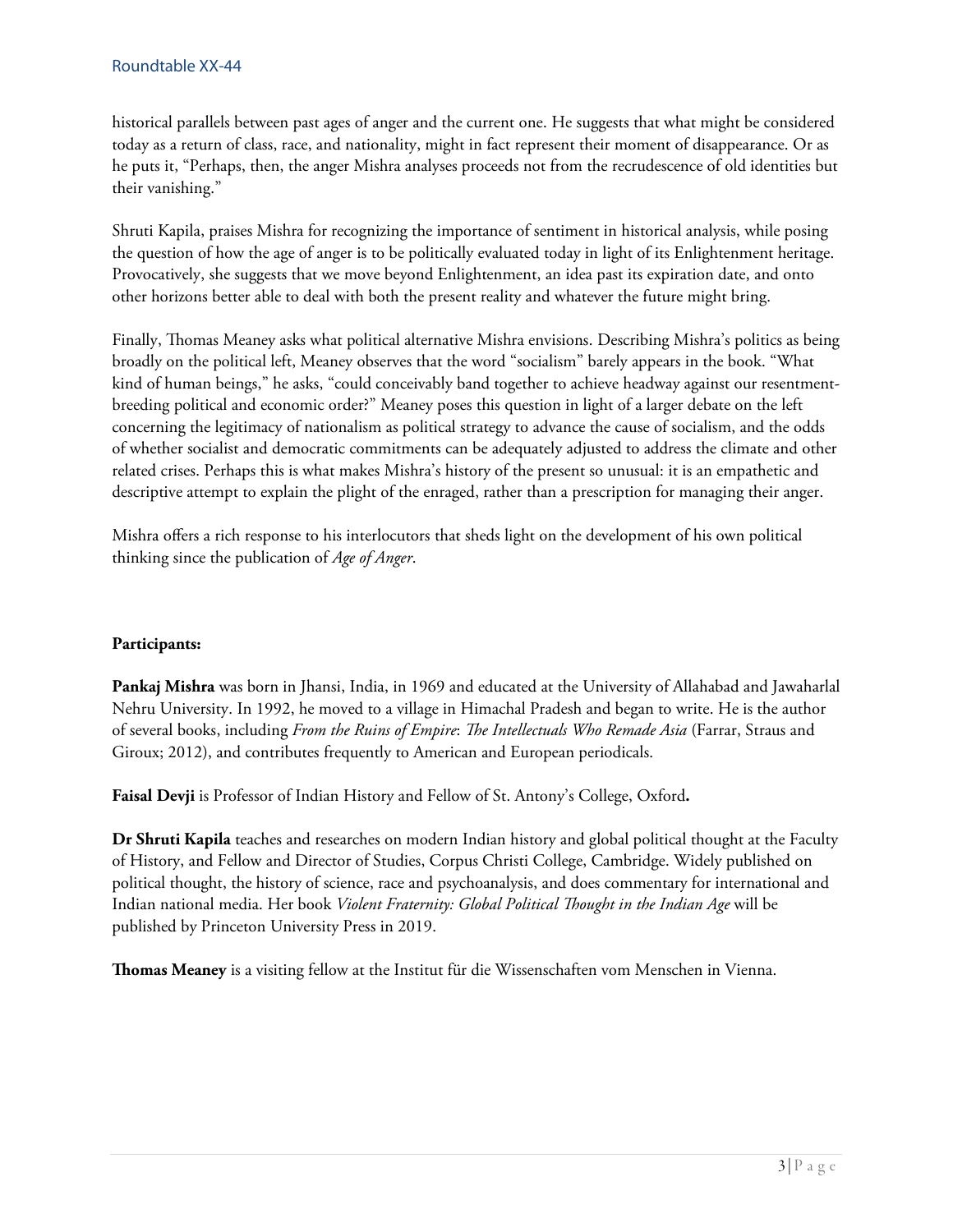# H-**Diplo Roundtable XX-44**

# <span id="page-3-0"></span>**Review by Faisal Devji, St Antony's College, University of Oxford**

# *Time for Trouble*

ankaj Mishra has the uncanny ability of sensing the arrival of new historical circumstances, his *Age of Anger* being published almost simultaneously with the Brexit vote and Trump election. Following similar and unexpected transformations in other parts of the world, these events appear to signal the **D** ankaj Mishra has the uncanny ability of sensing the arrival of new historical circumstances, his Age of Anger being published almost simultaneously with the Brexit vote and Trump election. Following similar and unexpec this situation is that puts countries in Asia and Africa, Eastern Europe and the Middle East, at the forefront of politics globally. America and Western Europe seem to have abandoned their long-established role as pace setters to trail behind, at least in this phenomenon. And yet, Mishra points out, the politics of anger has decidedly European roots going back to the eighteenth century.

Unlike most writing on the subject of anger in contemporary politics, Mishra does not provide it a purely sociological or short-term explanation. Particular economic, demographic, or cultural changes, he thinks, are insufficient in accounting for it. For whatever the immediate causes of such anger, crucial is the fact that it depends upon an historical narrative first broached during the Enlightenment. Anger in contemporary politics, he argues, emerges from a specifically modern narrative of human perfectionism by way of economic planning and political emancipation, both of which promised freedom and wellbeing for all. The betrayal of this promise, among its leftist as much as liberal supporters, is what makes for anger in global politics—and the corresponding shift of its votaries to the far right.

As modern ideals of progress have become globalized, therefore, so has the sense of betrayal produced by them, with the consequence that the anger once seen in European nihilism and anarchism, or in communism and fascism, has taken hold in the rest of the world and returned from there to its place of origin. Mishra's account, then, is primarily about the experience of a certain kind of temporality, one whose relentless movement forward gives rise to anxieties about being left behind or unable to catch up with rival nations, ideologies, races, or religions. Such fears arise out of the very interchangeability of these competing groups, with each afraid of following the trajectory of another—or even desirous of modeling its history on that of an oppressor, as colonized peoples often did.

The far right, therefore, decries Europe's colonization by immigrants from its own former colonies, while the latter dread suffering the fate of Europe's Jews—as they once had of indigenous peoples and blacks in America. In both cases anger is spurred not by the differences and distances between rival nations, races, or religions, but instead by their disavowed intimacies. These are in turn made possible by the peculiar temporality of historical narrative, which cannot but compare even when it contrasts. And Mishra is primarily concerned with the sense of belatedness that is characteristic of non-Western societies, whose efforts to repeat or even skip over the history of European modernity go back to the nineteenth century.

European imperialism had often justified itself by upholding a pedagogical mission to usher its subjects into modernity in the fullness of time. Its colonized subjects just as frequently proclaimed their readiness to embark upon this project immediately. Meanwhile, Russian communists like Vladimir Lenin argued that the 'uneven development' which had introduced capitalism into non-Western countries, before their bourgeois and proletarian classes had time to develop, allowed them to evade Europe's historical trajectory and surpass it in a revolutionary transformation. The problem Mishra faces, however, is how to account for the repetitive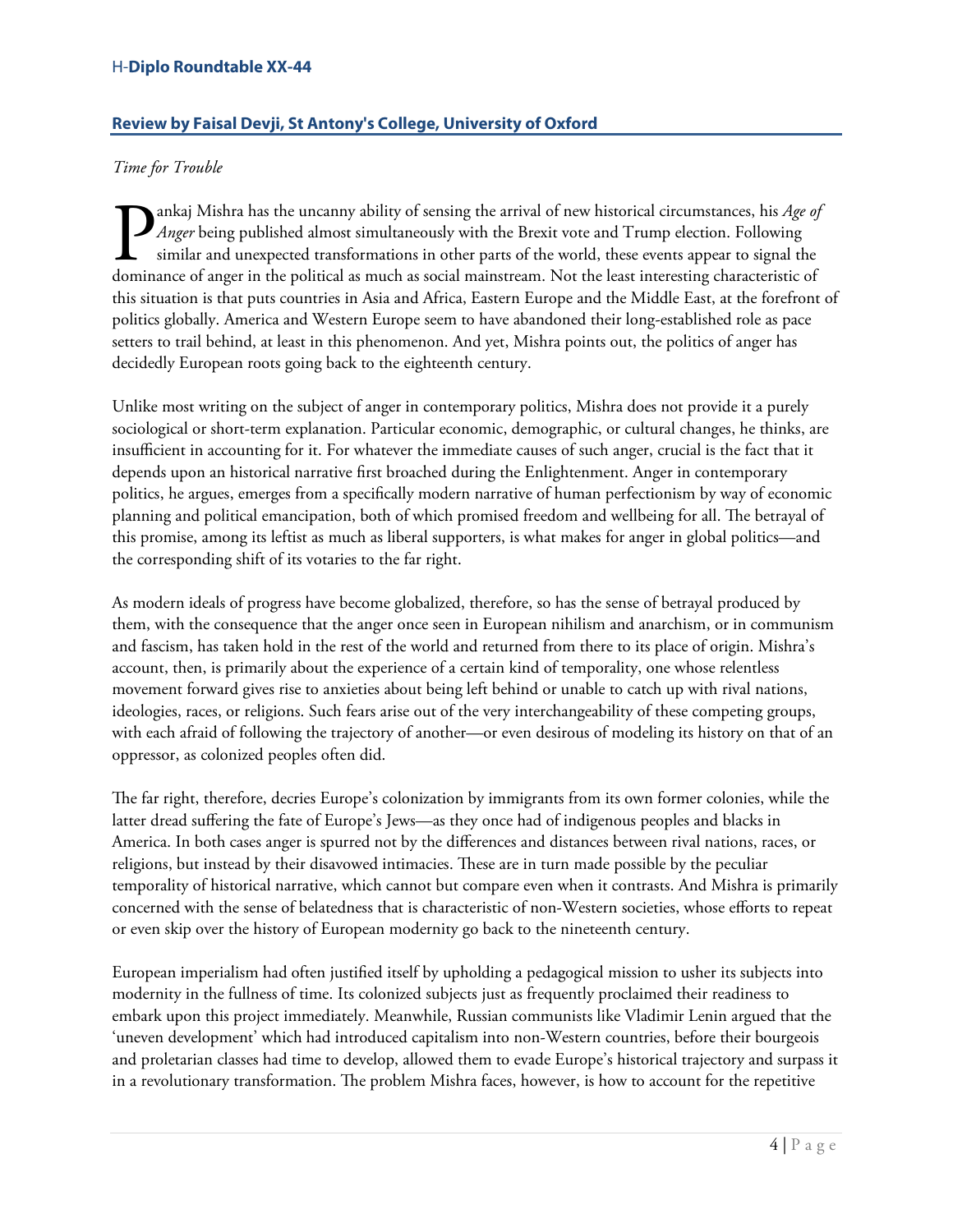nature of this phenomenon. What does it mean for anger in our times to refer so obsessively to its own history?

Whether among political actors or commentators, there exists an apparently compulsive desire to describe the present as some version of the past. We are either said to be reliving the period preceding the First or the Second World War, or indeed even the Cold War. Fascism and dictatorship, we are told, have reappeared along with racism, misogyny, and militarism. Or perhaps they had never gone away but were lurking in our unconscious for the right moment to be released. Apart from the fact that all these events rehearse only the history of Europe, our inability to imagine different futures even of a negative kind is troubling. But perhaps this neurotic resort to history serves only as a psychic disavowal of the fact that the things we desire or fear have in fact vanished.

Both the left and the right, for instance, proclaim the return of the working class to politics, whether in Brexit or Trump. In doing so they ignore decades of studies tracking the collapse of a proletariat in the deindustrialized West and the emergence of a service economy in which workers do not constitute a class in any traditional sense. They also ignore perhaps more relevant Marxist categories such as the *lumpenproletariat*, made up of the disaggregated remnants of declining classes, or indeed the masses that have either abandoned or not yet attained class identity. Shouldn't we be suspicious if American conservatives invoke a working class they had denied for decades, one that has replaced the equally mythical middle class as the favourite of both America's political parties?

If recent events have shown us anything, it is that the 'rational' interests of old political classes and categories appear to have disintegrated in a way that has allowed great political parties like that of the Republicans to be taken over by outsiders and hollowed out from within in the teeth of opposition by their old elites. The same thing seems to have happened to India's Bharatiya Janata Party (BJP). The political right, in other words, is being destroyed and remade at the moment of its greatest success, while the left whose defeat should impel change, remains in a kind of stasis both in the UK and U.S. In the meantime, venerable parties in countries like France have gone down to defeat while power shifts to new ones in an unprecedented transformation.

While analysts devote themselves to discovering the political 'rationality' of these startling events, they should consider the possibility that the interests making for such rationality have themselves dissolved. Interests had been defined by the existence and therefore protection of some kind of property, whether landed, movable or even existential. These varieties of property were themselves made possible by the state as the collective representation of national property as well as the guarantor of its individual forms. But in the global arena these forms of property are no longer dominant, with the result that interests and their rationality have been deranged as they have become more and more integrated into the circuits of capital.

I have suggested above that what we see as the return of class or race, nationality, or even sexual identity to politics actually represents their moment of disappearance. Nationalism, for example, seems to have been riven in two, with the kind defined by old-fashioned sovereignty manifested in the UK Independence Party (UKIP) or far-right parties on the continent. Their rivals are Scottish, Basque, or Catalonian forms of nationalism, whose condition of possibility is the existence of the European Union. These movements are non-sovereign in character because they presume a shared currency and defense. Perhaps, then, the anger Mishra analyses proceeds not from the recrudescence of old identities but their vanishing. And so their obsession with history is nothing but a sign of this disappearance.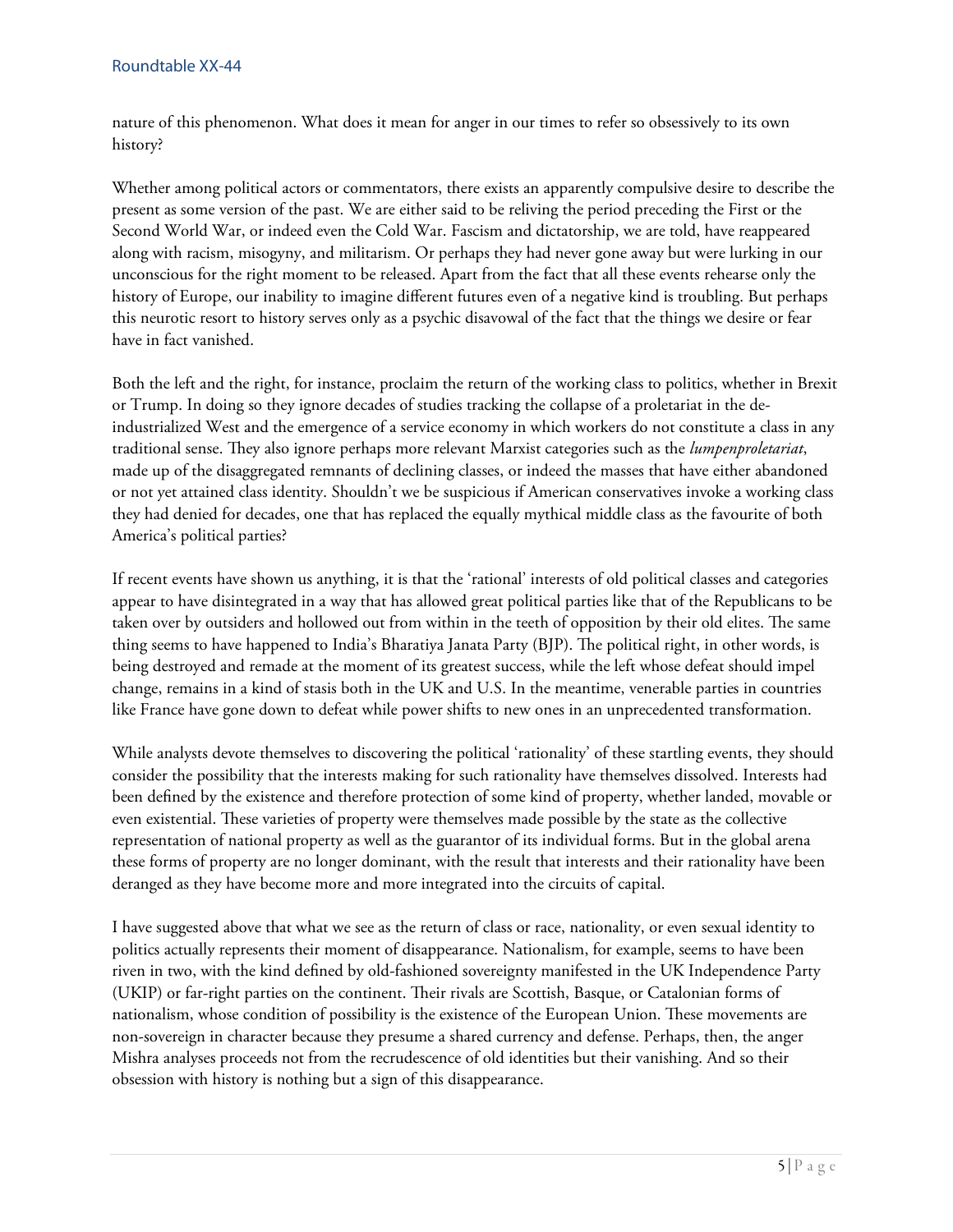How might we understand this situation? Arjun Appadurai's 2006 book, *Fear of Small Numbers*, [1](#page-5-0) was one of the first studies to recognize the novelty of anger in contemporary politics. In it he argues that it is not the big numbers or looming threat of the enemy that gives rise to anger but rather the reverse. It is the pettiness of the problem these enemies apparently pose that Appadurai claims inspires as much as infuriates those who want to make a final effort and close the gap between their shameful present and a future ironically represented by someone else's past—a gap represented by the offensive minority's small numbers or influence. Even more shameful is the thought of being threatened by such groups in the past whose history is so crucial to our identity.

The problem is that such majorities do not in fact fear an enemy who has been rendered abject, and so all kinds of efforts are needed to compensate for its smallness. In narratives of violence against minority groups, this may require invoking their greater numbers outside national borders or their superior fertility and conversion of one's fellows inside the country. Such a view is commonly entertained about both Muslim and non-Muslim minorities in different parts of the world. But what can never be compensated is one's own initial fear of an enemy who no longer matches up to his reputation. This is why such anger is insatiable and independent of all political logic, though it can of course be instrumentalized for other ends.

In the immediate aftermath of the 9/11 terrorist attacks in 2001, anger against Muslims in the U.S. was not widespread and had certainly not become politically acceptable. That was when al-Qaeda was genuinely feared, and the country in a panic about anthrax attacks and hoaxes of various kinds. Only after American security was seen as triumphant once again did Muslims become the objects of public anger—precisely because they no longer posed a threat. In India, a perennial subject of Mishra's writing, Muslims similarly do not match up to the fearsome image conjured up in the Hindu militant's historical imagination. Their very abjection then becomes the spur to anger, almost as if the humiliation of having once been ruled by such an unworthy foe is too much to bear.

One way of dealing with the enemy's abjection is to take on his former identity oneself. This is clear enough in the mirroring form that so much violence takes, with foes being 'punished' in the same way they had 'hurt' us. This adoption of the enemy's persona allows for the displacement of one's own responsibility, something that Islamic militants also routinely do in disclaiming guilt for 'retaliating' against the alleged enemies of Islam, while at the same time enjoying a perverse intimacy with them. For if the foe is not equal to his reputation then one must take on his role as if in an act of mourning. Yet this just produces more anger, not least because history in such a narrative of enmity can never be fully avenged.

Anger, Mishra points out, comes out of the peculiar experience of historical temporality, in which neither return nor repetition is possible. And yet the politics that he traces to the Enlightenment is singularly focused on historical repetition, doomed as this is to betrayal. Whether as a model or threat, our own past, or those of others including our enemies, is marshaled in support of this politics. Since referring to Walter Benjamin's characterization of this situation in Paul Klee's *Angelus Novus* has become a cliché, let me end with Gandhi as one of the few anti-historical thinkers of modern times. History was a record of violence, and its role in the constitution of contemporary identities made them equally violent.

<span id="page-5-0"></span><sup>&</sup>lt;sup>1</sup> Arjun Appadurai, *Fear of Small Numbers: An Essay on the Geography of Anger* (Durham: Duke University Press, 2006).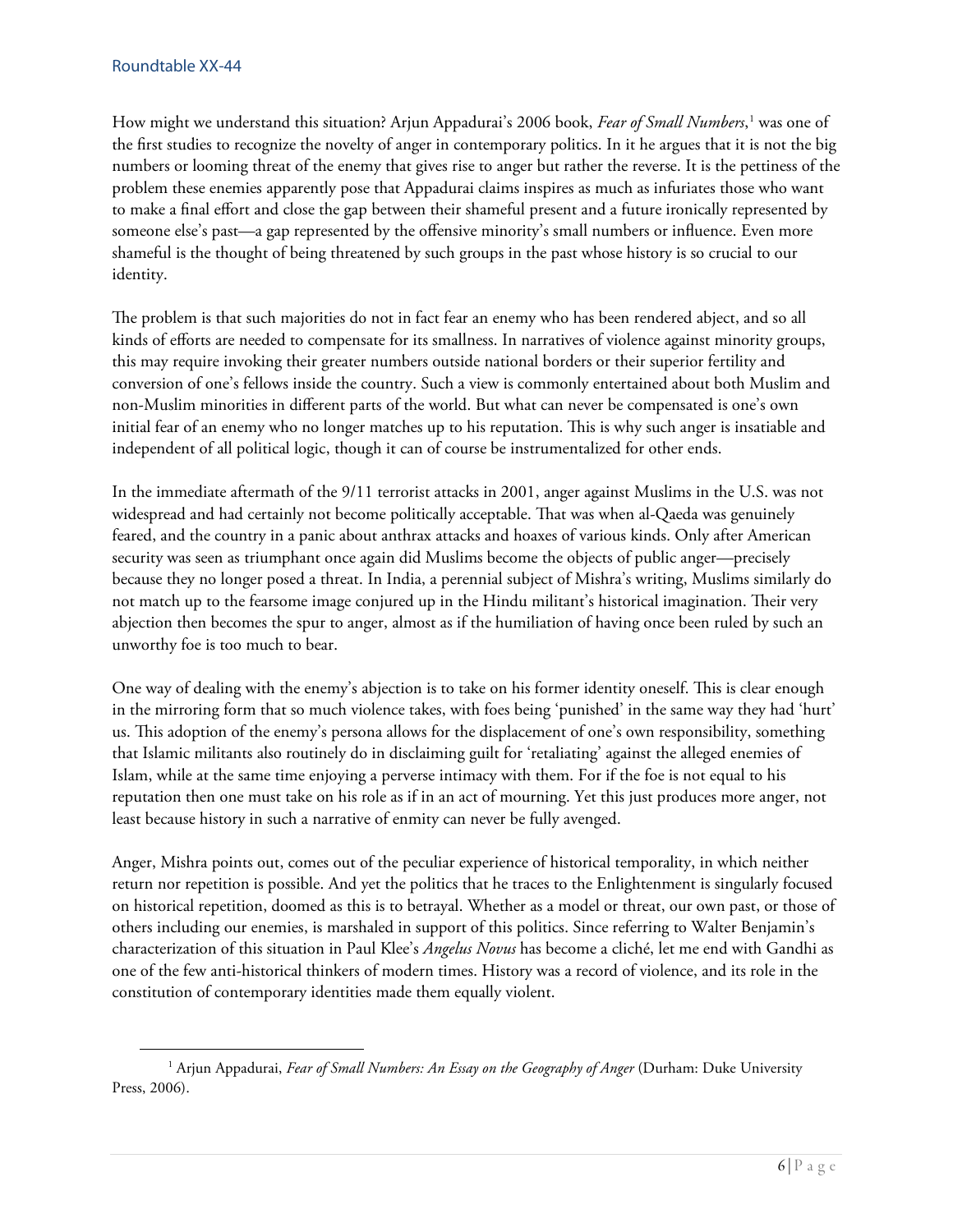Historical consciousness, argued the Mahatma, was unable to inhabit either the present or attend to the future, whose possibilities it invariably narrowed rather than opened up in some version of a self-fulfilling prophecy. And so Gandhi's great mission was to find a way of living without history, or at least limiting what he thought was its disastrous role in envisaging and indeed producing the future in an inevitably treacherous act of hubris. Rather than opposing good history to bad, in other words, or correct history to incorrect, Gandhi saw historical consciousness as being central to the violence of modernity as a form. Given Mishra's diagnosis of anger in our own times, perhaps this criticism of historical narrative, and the existentially vital place it occupies in modern life, should be our concern as well.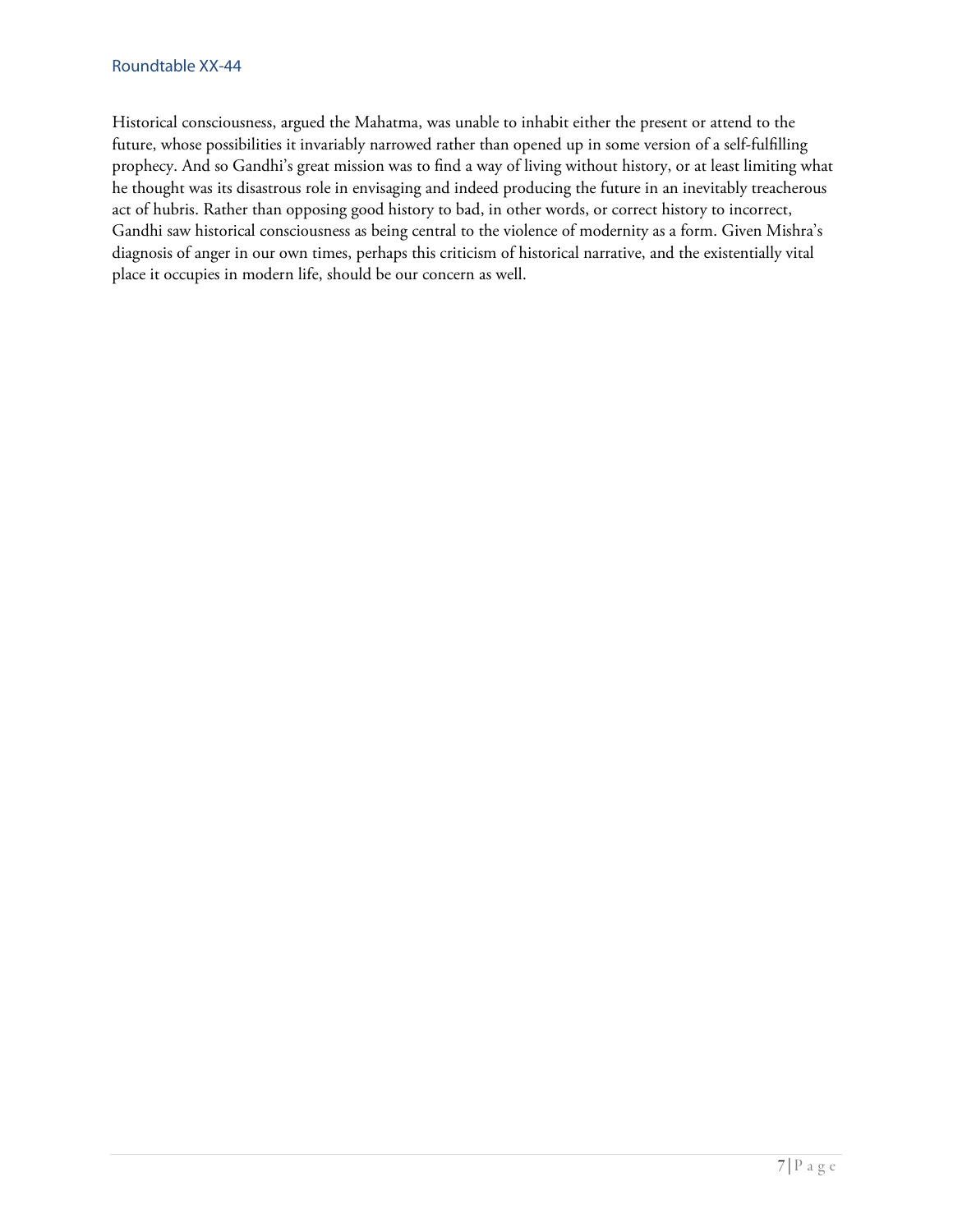#### H-**Diplo Roundtable XX-44**

# <span id="page-7-0"></span>**Review by Shruti Kapila, University of Cambridge**

n 1932, the League of Nations tasked Albert Einstein to engage an intellectual eminence to address the question of war and its prevention in human life. The physicist of the century chose Sigmund Freud, a fellow Jew and, like him, the maker of a new field of human knowledge, psychoanalysis. Freud is still In 1932, the League of Nations tasked Albert Einstein to engage an intellectual eminence to address the question of war and its prevention in human life. The physicist of the century chose Sigmund Freud, a fellow Jew and, love, and sexuality. Yet, as even a passing familiarity with his writings would tell us, Freud was equally if not more fixated on questions of hatred, antagonism, and death as the organizing drives of humanity and regardless of scale; of the private certainly but also significantly in their planetary dimensions from family, community, and religion to nations.

In addressing the topic of *Why War?*, Freud outlined in a pithy set of letters the work of preservation and unity or love with the drive to kill and destroy or the death drive and their mutual potency for humanity. Freud's point was a simple one, even though it is hard to fully integrate. In short, it is love objects alone that can incite hatred. The ambivalent but ultimately reversible play between love and hatred causes war but also offers the potential for peace. Neither optimistic about the League of Nations's powers to prevent war nor sanguine about human nature, Freud further pointed to the necessity of authority and leadership in political life.

Elsewhere, and in the same time period, Freud had exemplified this crucial ambivalence of love and hatred and their expression in leaders and masses. There were masses with leaders and then there were leaderless masses. The Pope and the army defined for Freud leaderless masses *par excellence* as obedience trumped all other emotions. But leaders who commanded masses did so because of identification. As an aspect of self-love, such leaders were unassailable because the masses identified with them, even if their lives were nothing like the lives of those who followed them. In the Age of Trump, and even Erdogan, Modi, Putin and several others, Freud makes for a compelling reading, with sentiment forming the centrepiece of political life.

Pankaj Mishra, the autodidact and ace public intellectual of our times, however, decided in his latest book, which is written self-confessedly in the age of Trump and Modi, to turn not to Freud, who unravelled its inheritance, but straight to the gods of modernity and to the Enlightenment itself. Mishra has organised his latest book on the work of sentiment and anger in particular. Most critics of his book --and there have been several, their critiques all notably unfair – have taken issue with Mishra primarily for his interpretation of the Enlightenment. The carping critics seem to ask whether Mishra really knows his Rousseau? And did he get Voltaire wrong? Or even more seriously, and in the vein of the antiquarian, what could all this even have to do with the Age of Trump?

In touching and demystifying the gods of the Enlightenment, Mishra seems to have caused much discomfort in those who seem to keep a watch over or seek to control its legacy. Surprisingly, neither critics nor acolytes of his new book seem to have registered the return to the importance of sentiment that the *Age of Anger* refreshingly articulates and argues for. After all, even Adam Smith discussed commerce in the language of sentiment and at the very height of the moment of humanity's so-called end of darkness and entry into the light of knowledge.

For a decade at least, Mishra has outsmarted academics – historians, theorists, and philosophers—in sniffing out emerging academic debates and trends and then issuing landmark interventions from his widely read essays that singularly take down influential mediocrities to books that influence but escape the cloisters of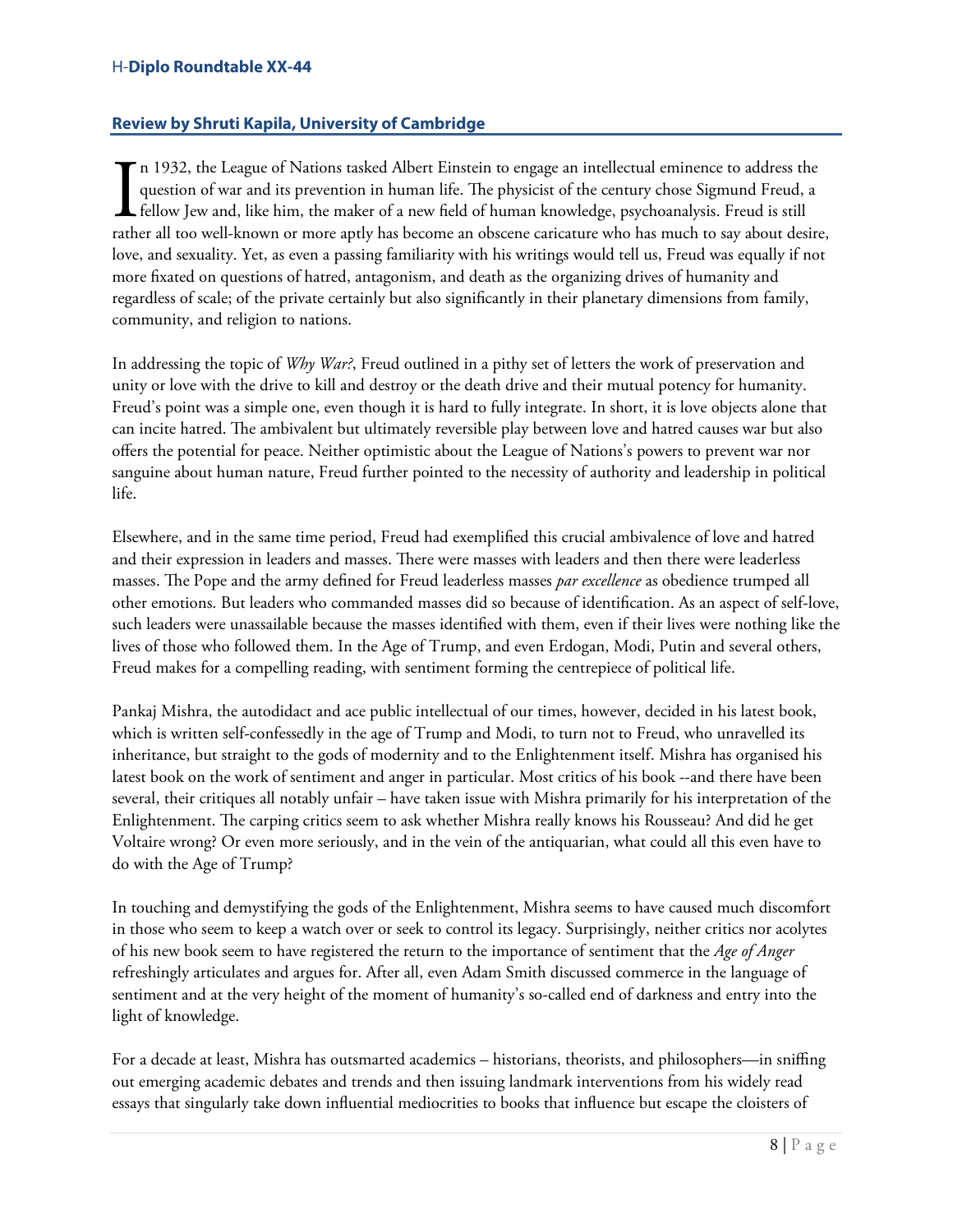academic prose.[1](#page-8-0) Mishra's last book, *From the Ruins of Empire*, was a reconstruction of some of the most important nineteenth century non-Western thinkers from Egypt, India, and China, and while it was an early intervention it nevertheless gave a fillip and public life to the emerging academic field of global thought that seeks to dethrone the West as the natural habitus of modern political ideas.

*Age of Anger* goes, by contrast, to the original scene and iconic debate of modernity and its legacy from then to now. If there was the expansive, well-connected, metropolitan and even cosmopolitan Voltaire who compelled France and the world to think of freedom, then the provincial origins of his critic and nemesis Rousseau, Mishra reminds us, forced us to think not only of obligations but importantly Rousseau articulated a profound sense of resentment. Resentment then was the sentiment that engulfed those who had been left behind and were forced to catch up with the forward moving tide of history, thus destined not only to bear it but if possible ideally, *pace* Mahatma Gandhi, overcome their crucial resentment.

Rousseau then prefigures in Mishra's account in nourishing romantic nationalism, almost as a compensation (Mishra does not deploy this term) and an ideology for those who were not privileged enough to enter the 'Age of Enlightenment' as its first born. From the figurehead of 1848 revolutions Giuseppe Mazzini and early twentieth century proponent of Hindutva or political Hinduism Vinayak Savarkar to a smattering of other historical actors and contexts, all suffer from aching resentment that is the lot of the late comer that Mishra brings to life. And he does so as an instructive reminder to the contemporary condition of globalisation.

In discussing his new book soon after its publication in a public debate held in Mishra's presence at Cambridge in March 2017, the German historian Christopher Clark quipped that reading Mishra's account of the late comer, with figures ranging from Russia, Germany, Italy to India it seemed that they had all definitely arrived late to a party only to discover that the original guests had in fact committed suicide!<sup>[2](#page-8-1)</sup>

Like all good jokes, as Freud would say, this goes to the heart of the matter. While romantic nationalism and the cringe of late arrival have suffused the grand if compensatory but influential ideologies—from romantic nationalism in the nineteenth century to even Cold War modernization theory and socialist developmentalism—all have sought to 'leap frog' into a future while finding hospitable contexts in nations such as India, Italy, and Russia that were originally kept out of the Enlightenment. Yet crucially, the degradation of the original inheritors or the West in their own catastrophic wars in the twentieth century sits uneasily with Mishra's account of a long and enduring genealogy of the Enlightenment.

The twentieth century was famously Nietzschean in that it sought to confront, combat, and overcome the past. Violence more than resentment or even antagonism more than anger and hatred as a manifestation of love, have all singularised it as a century of ruptures. Freud then sitting in the heart of bourgeois Europe in Vienna and with the couch as his instrument could launch a searing attack on the ideals of modernity without

<span id="page-8-0"></span> <sup>1</sup> See Pankaj Mishra, "Watch this Man," on Niall Ferguson's historical writings in the *London Review of Books* 33:21 (2011), 10-12 and more recently on Jordan Peterson "Jordan Peterson and Fascist Mysticism," *New York Review of Books* 19 March 2018, [https://www.nybooks.com/daily/2018/03/19/jordan-peterson-and-fascist-mysticism/.](https://www.nybooks.com/daily/2018/03/19/jordan-peterson-and-fascist-mysticism/)

<span id="page-8-1"></span><sup>2</sup> Panel Discussion on *Age of Anger* with Pankaj Mishra and responses by Christopher Clark, Faisal Devji and Gary Gerstle convened by Shruti Kapila under the auspices of the History Faculty Seminar, 'Global Intellectual History', Corpus Christi College, Cambridge, 7 February 2017.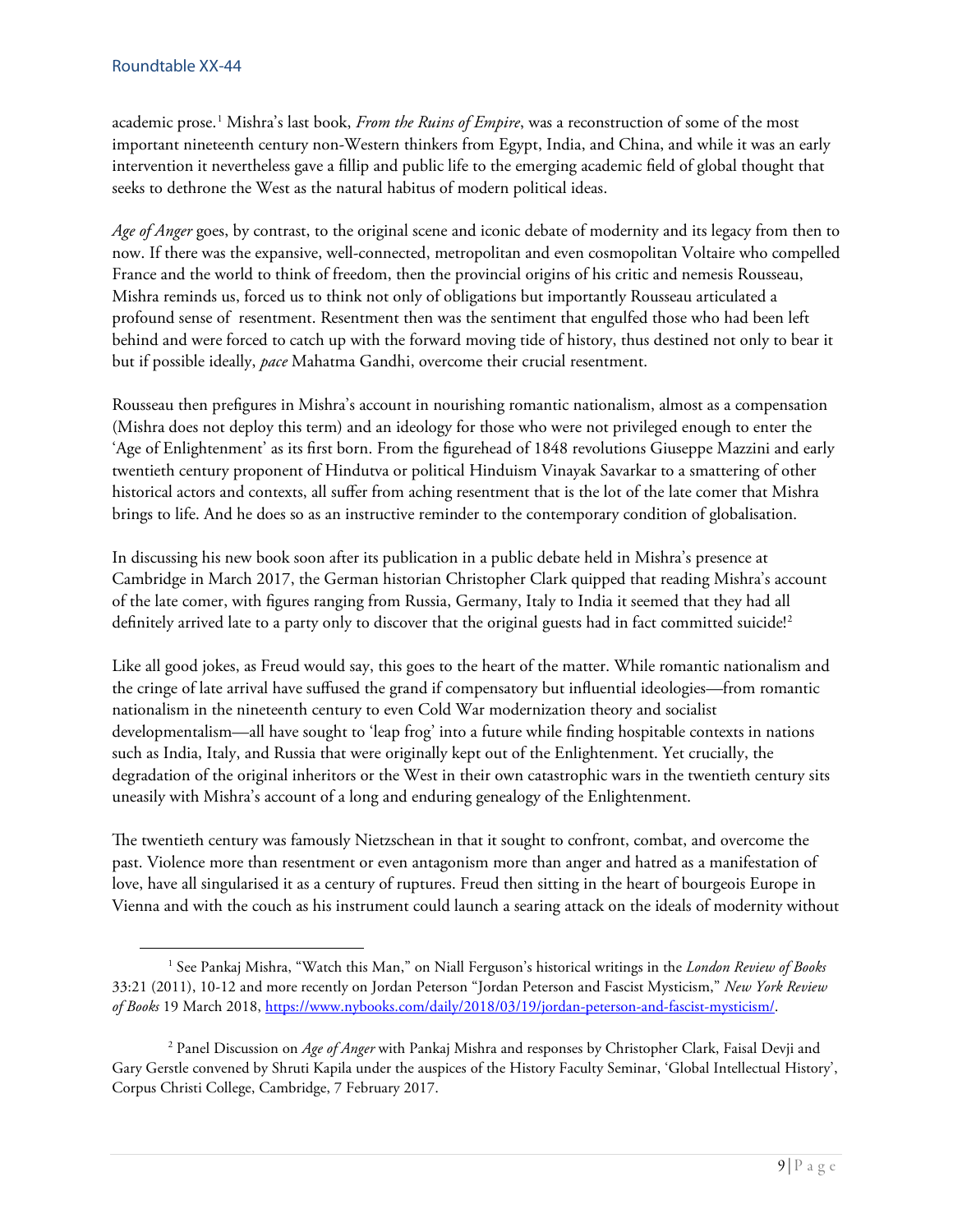giving up on it entirely. Simultaneously, after centuries of overseas expansion and the retailing of brutal wars beyond its borders, Europe frenzied into a mass killing machine in a short but decisive three decades.

At the whimpering end of this last violent century, globalisation became the force, the name, and disposition for commerce, the arts, and politics, as zeitgeist and as a point of closure to a century of violent antagonism. Historians, given their trade in dating games, often quibble whether it was 1989 that witnessed the breaking of the wall between Europe's own domestic Eastern and Western frontiers and that declared the triumph of freedom and capitalism that in effect ended the hostile century. Others, though, would argue that it was in fact the globalisation of violence and the audacious taking down of the Twin Towers in 2001 that effectively ended if only again violently the last century. Regardless of whether one chooses 1989 or 2001, globalisation is what is at stake in calling curtains on the last century.

Resentment then, according to Mishra, through the retelling of Rousseau, helps explain those left behind by globalisation. Assured in their nativism and romanticism, those inveighing with anger against the LME (liberal metropolitan elite) have rousingly installed Trump in America and Modi in India. Luckily, Mishra does not take solace in the crude Marxist comfort-blanket of false-consciousness, thus does not argue that those who have voted against their self-interest know not what they have done. If the forbidding DC corridors have barbarians in their midst, then the infamous but more zealously cloistered power chambers of Lutyens Delhi—named after the architect who bequeathed British imperial grandeur to Delhi at the moment of its demise—now has a provincial prodigal atop its high domes.

But is it anger that has installed the inheritors of Rousseau? Anger is but a symptom and at best an expression of the sentiment that rules it, namely hatred and antagonism.

In the last two decades globalisation became a celebrated consensus. From *Cool Britannia* to *Incredible India!* and from erstwhile empires to former abject subjects, all remade themselves as open to business, cultural mixture, and worldly exchange. Such boisterous bonhomie glossed over not simply inequality that the bestseller of our times by Thomas Piketty compellingly details but has finally brought antagonism and thus politics to globalisation.[3](#page-9-0)

After all, politics is but the arena of a battle between more than one idea, viewpoint, and vision of the future. To this extent, the 'age of anger' has ushered in a political rather than a battle of sentiments alone. It has certainly cast doubt on technical prowess, especially that of the thrusting banker, the intrepid investor, and the cold economist that globalisation installed and celebrated. It is the *political*, stupid!

Thus, it would be more accurate to say that rather than the justly reviled 1% that very arguably looks the same everywhere, it is instead those that live with the consequences of globalisation who have finally said something consequential about it, even if inchoately and in anger. But it is not that those who are newly left behind and find themselves alone who have spoken. Instead, it is those like in Modi's India or Trump's America or even in

<span id="page-9-0"></span><sup>&</sup>lt;sup>3</sup> Thomas Piketty, *Capital in the Twenty-First Century* (Cambridge: Belknap Press, 2014).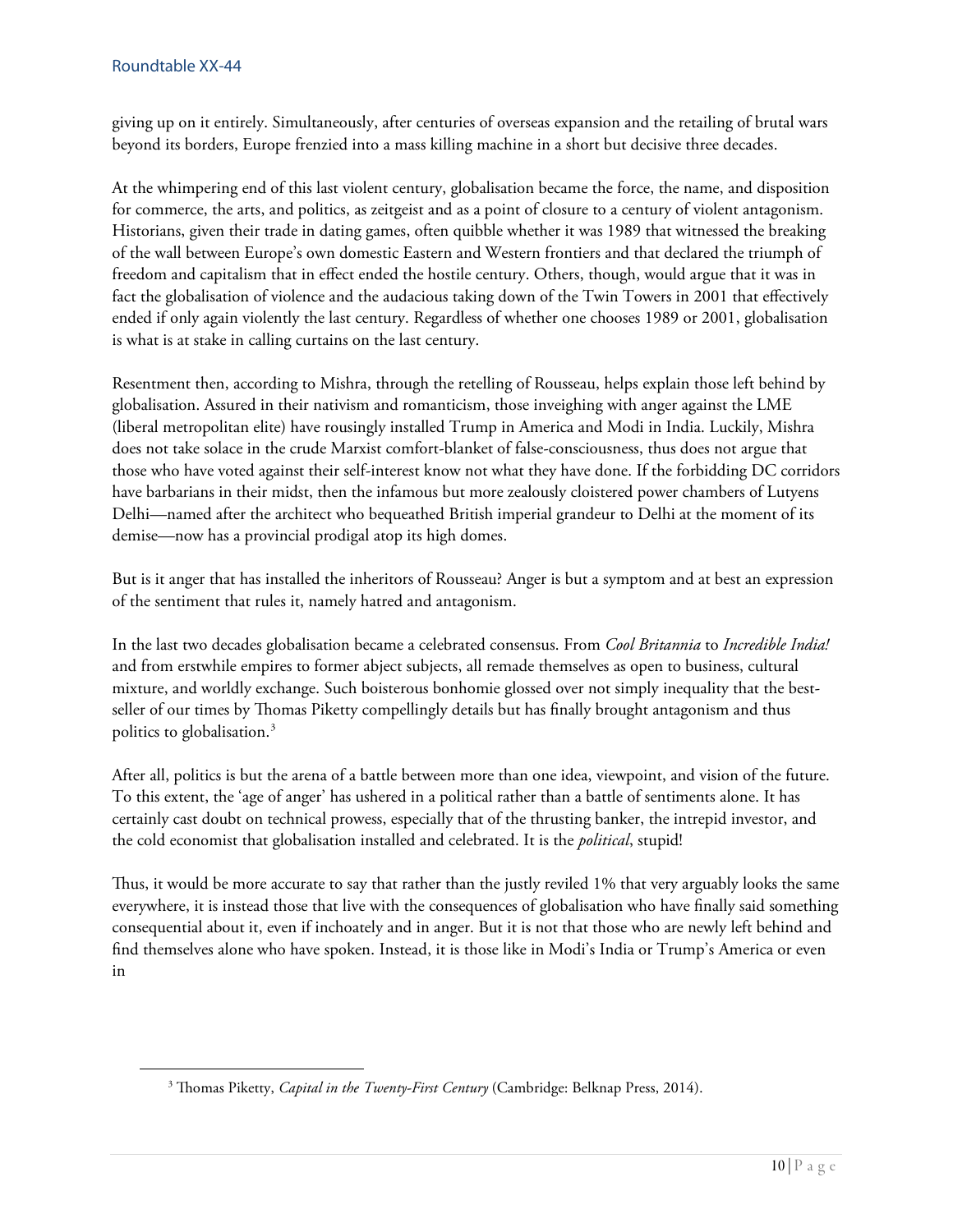#### Roundtable XX-44

Brexit Britain, who have most to gain or lose from it that have caused a breach in the consensus on globalisation.

The 'age of anger' or, more aptly, this global arc of antagonism, should not be the cause of despair. Rather, in injecting a debate, causing a rupture, in forcing an evaluation, globalisation has finally found a political utterance and on the global stage from India to America, Britain, to Turkey. It has finally broken down the vertical speed of the Enlightenment and the comfort of consensus.

Critics of Mishra's *Age of Anger* simply betrayed anxiety over its ownership. In its ruins, the Enlightenment appears not only quaint but ultimately incapable of addressing the new future, anger and all, of the twenty first century. The dream of some and the stuff of nightmares for many, the Enlightenment is finally, over. Freud or no Freud, we can thank Mishra for rendering the Enlightenment not as the age of freedom but the bygone era of envy.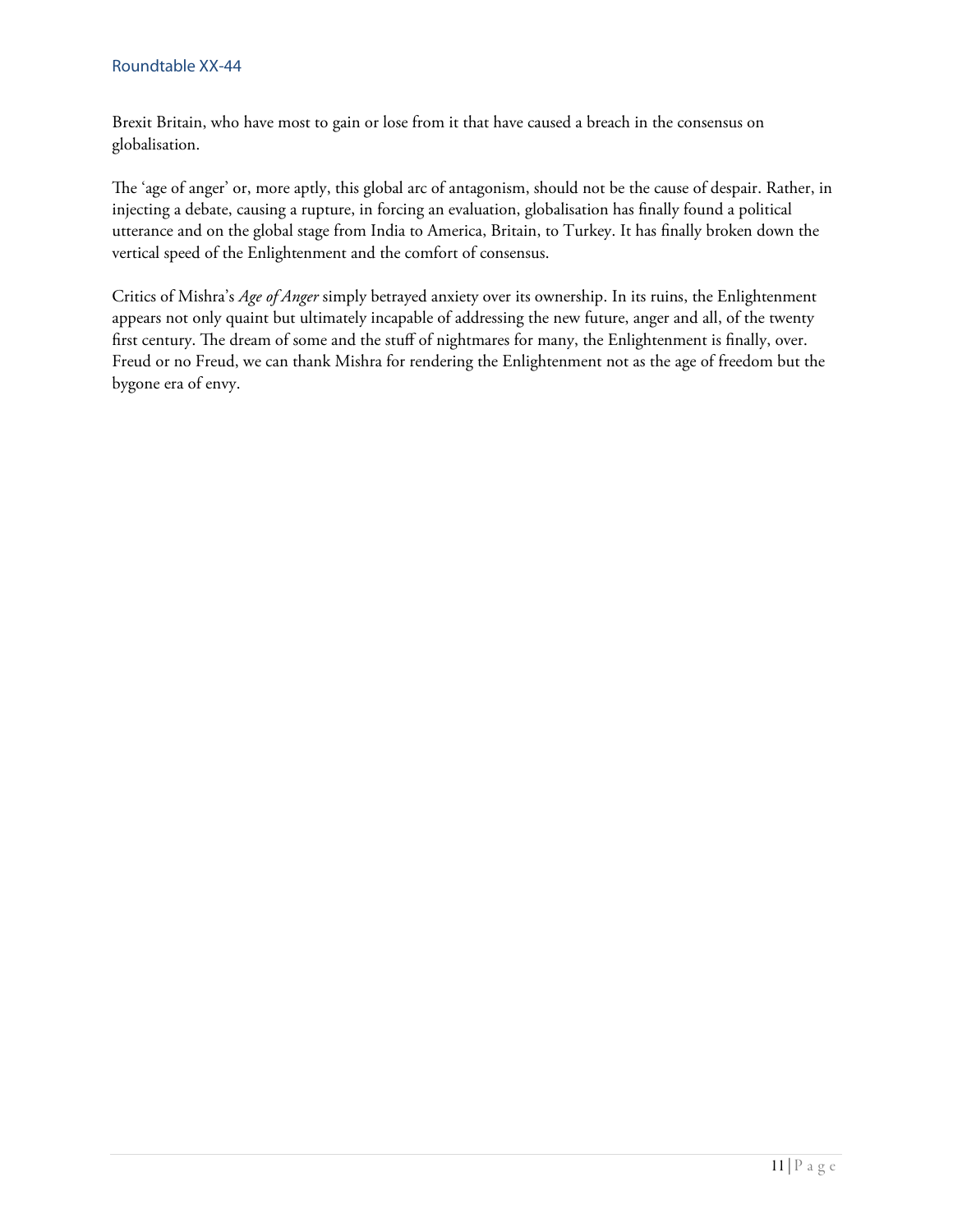# <span id="page-11-0"></span>**Review by Thomas Meaney, Institut für die Wissenschaften vom Menschen,Vienna**

ankaj Mishra is one of the more unusual and difficult to characterize intellectuals of our age. In his early writing—books of reportage and a political novel—he appeared as a possible heir to V.S. Naipaul: a writer who interpreted the world by testing his own impressions against it, as well as against the **Pankaj Mishra is one of the more unusual and difficult to characterize intellectuals of our age. In his early writing—books of reportage and a political novel—he appeared as a possible heir to V.S. Naipaul: a writer who i** avenger into a grand old man of letters, whose hauteur and disdain seem to have been his way of coping with his hard landing into the metropole, Mishra never traded away his sympathies with the periphery. In his literary criticism, Mishra is more political and historically-sensitive than most of his peers; in his political commentary, he is hostile toward the mutations of Cold War liberals and neoliberals, whose missionary work he identifies as the source of widespread discontent. Although broadly in agreement with the much of the political left, his writing shows—for the most part—an unwillingness to submit to any passing or inherited idiom, or to participate too avidly in any project of alignment. A curious feature of Mishra's trajectory has been why he did not continue to pursue his inquiries into the contemporary world more often in the novel form, in which he is adept. Perhaps the present demands more explicit reckonings. In *The Age of Anger*, he has chosen a form that has long been the province of liberal mandarins: intellectual history.

Here Mishra goes further than much of his past work by attempting not merely an intellectual, but an emotional history of what he calls "the global civil war (5)." On one side of the divide are the cosmopolitan elites who have championed the market and globalization; on the other are those who have suffered, or at least perceive themselves to have suffered, at the hands of elites who pursue their interests under the cover—and sanction—of purportedly universal goods: connectedness, growth, mobility, etc. Although Mishra himself is hardly averse to economic, sociological, or anthropological analyses of popular grievances, much less structural accounts of the rise of anti-systemic movements, he approaches these problems by asking some basic questions: How does it feel to have a mind and body consumed with resentment? How do the carriers of this feeling cope with it? What is it that animates their blessed rage for order or disorder?

One of Mishra's main contentions is that our age has a series of illuminating precedents. At the turn of the nineteenth century, as monarchist, czarist, and other authoritarian regimes collapsed, there was a widespread worry among liberals and conservatives that a major period of vengeance was upon them. The tremulous premonitions of Alexis de Tocqueville about the coming democratic tsunami appeared well founded. In the lead-up to the First World War, a leftist such as Max Eastman could take the old liberal critique as a badge of honor, happily affixing the title "The Masses" on his new journal. Liberals internationalists mobilized against this development. President Woodrow Wilson, submitting to Allied pressure, even allowed American troops to be sent to Russia, where they joined the effort to kill off communism in the cradle. By the interwar years, Ortega y Gasset would help pioneer the type of polemic that liberals would engage in again and again for the rest of the century. His *The Revolt of the Masses* was a work of prophetic bathos that rallied its readers against barbarous workers who would destroy the civilized class above them, and the idyllic one below them, with their new, powerfully cohesive ideologies. For Mishra, however, as much as for liberal mandarins like Isaiah Berlin, the primal scene of this confrontation was the Enlightenment. Voltaire figures for Mishra as a member of the righteous progressive elite, a kind of proto-Stephen Pinker. Rousseau, meanwhile, is proto- René-Girard, attuned to the psychology of resentment and mimetic desire that his contemporaries did not yet have

<span id="page-11-1"></span><sup>&</sup>lt;sup>1</sup> Pankaj Mishra, *The Romantics* (New York: Random House, 2000); *Butter Chicken in Ludhiana: Travels in Small Town India* (New Delhi: Penguin Books India, 1995).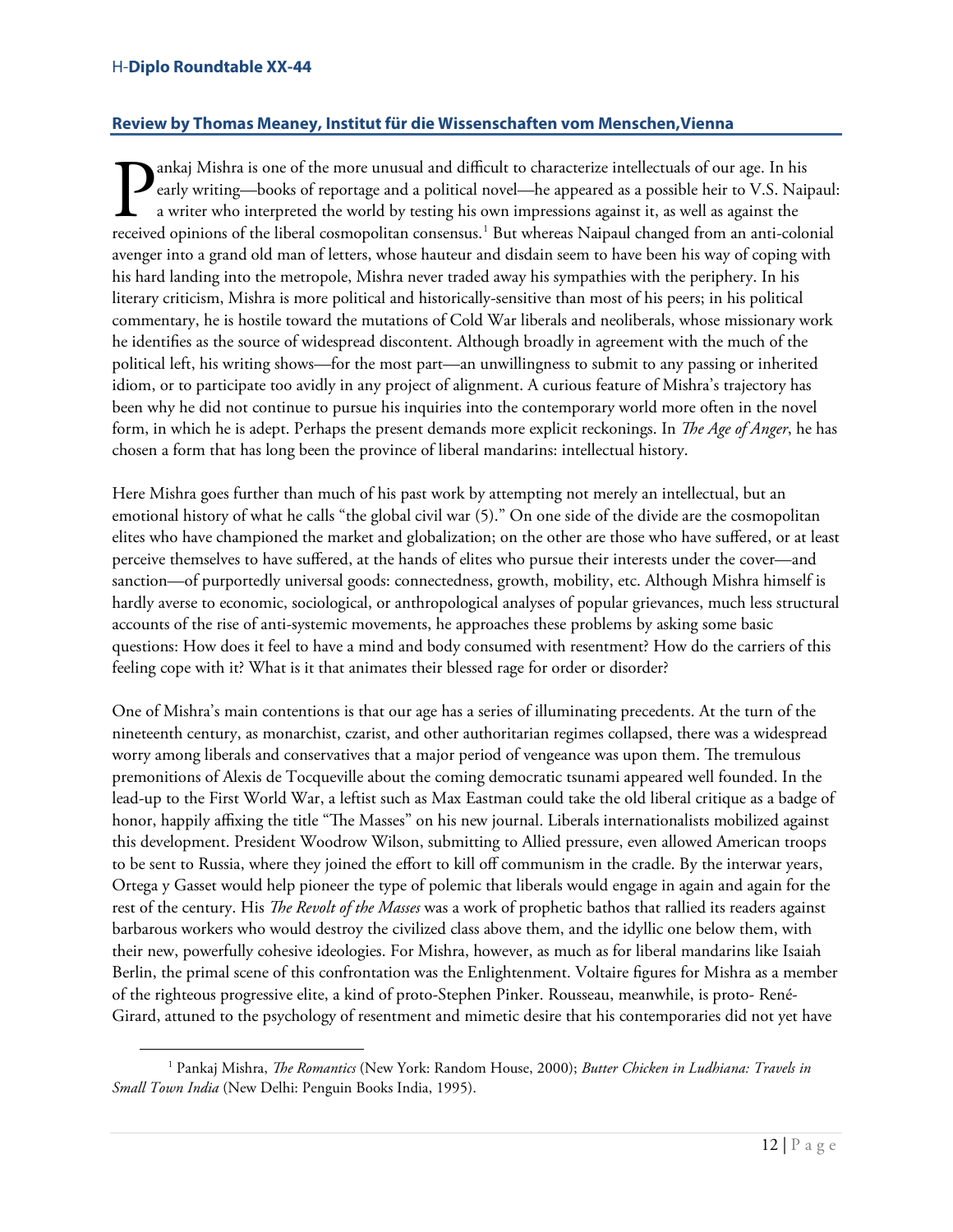the emotional equipment to feel. There is something disappointing about Mishra's attempt to recast the Enlightenment, yet again, as morality play, with two opposed sides, even if he accords different marks to the main players. The point of retrieving the thought of a figure such as Rousseau would seem to be lost if means dwelling on his nostalgia for ancient, individual-annihilating communities, rather than his imaginative experiments about future polities that could reconcile the individual and society. In this sense, the debate between Adam Smith and Rousseau might have been more fertile territory. Mishra is most impressed by the German responses to the French Enlightenment, suggesting persuasively that the Germans have never been quite at home in modernity. In their less cleanly articulate but often more reaching thought, Mishra treats German thinkers such as Johann Gottfried Herder, who rebelled against the first wave of the French "civilizing mission," as a forbearer to today's anti-globalist dissenters. (Oddly, Mishra retails something close to Berlin's Herder, passing over Herder's own vision of cosmopolitanism, which was meant to make the world safe for particularism).

Mishra's book will draw comparisons with the last great "geography of anger"—Arjun Appadurai's the *Fear of Small Numbers*—which appeared in the midst of the George W. Bush administration and a few years after the Gujarat pogrom.<sup>[2](#page-12-0)</sup> But the books are as interesting for where they differ as much for what they share. Appadurai focused on a specific type of anger among majorities in modern nation states against perceived minorities who live within their borders (or threaten something within those borders), no matter that such minorities have often consisted of people who have lived there for centuries or longer. Appadurai shows how the very concepts of 'minority' and 'majority' were produced by colonial regimes in order to make the populations more legible and by applying and fixing western categories (religion, language, physiognomy, pastoral habits) to peoples whom they treated like butterflies, with identities that could be pinned down forever. He shows how this kind of cataloging became live tinder during the post-colonial decades, when many self-regarding majorities targeted minorities as a way to purify or consolidate or concretize their own, highly dubious identities. This phenomenon was only accelerated by thorough-going marketization that made the nation and 'ethnic' or 'religious' majorities only more potent sources of identity in a sea of uncertainty. Appadurai's book is, in other words, about a violent dialectic at the heart globalization, especially the novel, exterminist impulses to which it gives rise within societies.

Mishra's account of anger stretches farther back than Appadurai's. It finds the overriding cause in the western promise of progress itself, which is bound to betray those who relentlessly pursue its credo or fuel the anger of those who know they will never be able to acquire the same degree of recognition that modernity promises them at every turn. Mishra sees violence as a mimetic response to the violence of globalization and the emptiness of its mantras. Much as domestic terrorist Timothy McVeigh felt that the U.S. government had become a tyrannical scourge in the homeland, and mirrored the type of violence that the state used abroad, so, too, do Islamic State of Iraq and Syria (ISIS) recruits aim to satisfy their craving for recognition and power that they believe their societies deny them. They even make a point of attacking Enlightenment idols (theaters, concerts, newspapers, etc.). Though this may be irresponsibly impressionistic, I have sometimes wondered whether the discontent one senses among Turkish-Germans in Berlin, compared to the fiercer resentments apparent among Algerian—or Malian-French in Paris, may have something to do with the greater degree of disappointment that France's Enlightenment rhetoric encourages, as opposed to the less lofty

<span id="page-12-0"></span><sup>&</sup>lt;sup>2</sup> Arjun Appadurai, *The Fear of Small Numbers*: An Essay on the Geography of Anger (Durham: Duke University Press, 2006).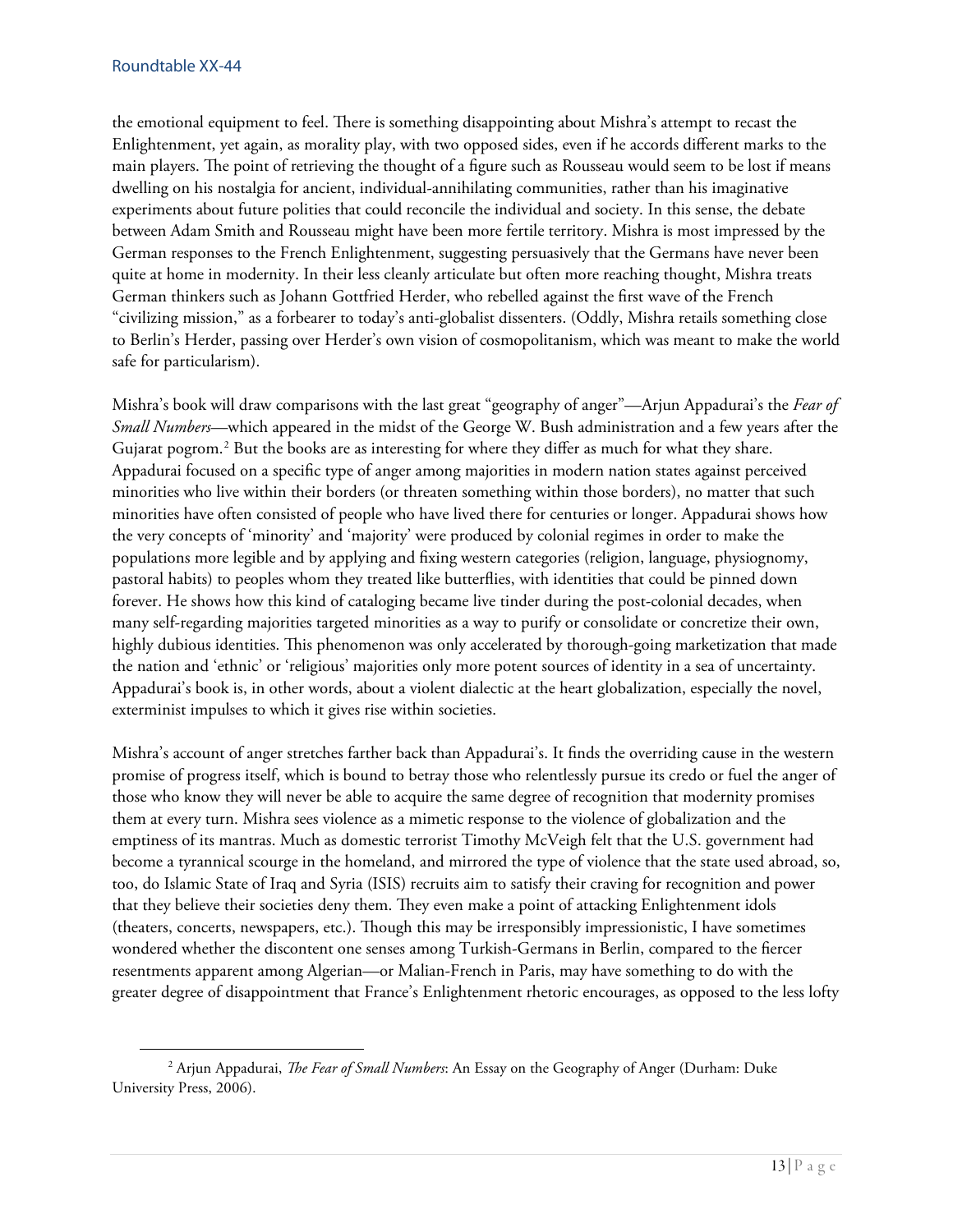view of the German state which, while it has rarely tried hard to integrate foreign workers and their children, also never promised them as much.

Mishra's account has been criticized for amalgamating too many different types of anger, from too many sources; ISIS recruits, Rashtriya Swayamsevak Sangh bachelors, pyro-rioters in banlieues, and Trump voters, who may not all be animated by common phenomena, and, more importantly, differ radically in their global position and power. If one were to blend Appadurai and Mishra's approaches—a fruitful exercise, I think the Trump phenomenon might possibly be an instance of last-ditch majoritarian projection: a minority, white, propertied group, who, operating out of various degrees of resentment and self-consciousness, are making, in their eyes, a kind of reckless, but necessary, Pickett's charge to win a demographic and soon-to-be resource war. Hence the concern about crowd size (it is critical to many of them that they believe they are still a majority) and the border (a more flexible, bare, featureless, acquisitive specter of basic Non-Americanness seems to be replacing more specific demons of the recent past as the United States' preferred enemy).

Today the political left, which was designed to organize the opponents and victims of the market-centered world, has lost so much of its power to the right. Some have suggested the power of right-wing anti-systemic movements is that they have the luxury of ideological coherence: they can plausibly say that they are prodemocratic, because they want people to 'decide' about, for instance, taking in refugees and making the welfare state serve a select group. Many across right can now even afford to take more heterodox views on global capitalism than in previous decades. I am curious whether Mishra views the contemporary success of the right, and the relative feebleness of today's left, in the same terms. Which does he believe is more politically exigent: to try to deplete the sources of anger and resentment or to properly channel it?

To take a different tack: the word socialism barely surfaces in Mishra's book. Why? In the period he most concentrates on—the nineteenth century—socialism was the defining way to think about how to collect the grievances of the masses. In some of his previous writing, Mishra has looked favorably at socialists of earlier periods. At other moments he has glimpsed with hope upon more charismatic figures, such as Joko Widodo of Indonesia, who once promised a social revolution of street workers and the marginalized. Does Mishra think that socialism has a future, or does his reluctance to take up its banner signal a wariness about what recovering the socialist tradition might entail? Does he think the socialism of the recent past is worth drawing on substantially, or does he believe it requires a more fundamental return to its initial commitments, shearing it of the ideological residue and more strictly economic perspective of the nineteenth century? (To reduce this to a German stand-off, the former view has been powerfully expressed by Wolfgang Streeck, the latter by Axel Honneth).

I have in the past taken Mishra to be a nostalgist for the type of socialism that last existed in the 1970s, minus its poor environmental record. But that attempt to pin him down was, I now think, too caustic, ungenerous, and impatient. I would like to know how he would square socialism with the defense of a deeper, yet more anti-imperial cosmopolitanism that he celebrated in his last book. The left in Europe and elsewhere appears to be breaking into two significant formations, one more comfortable, or at least reconciled, with the nation as the only first step left for justice here and now (Streeck); the other more intent to see the scurry back to the nation as a failure of imagination (Honneth). The "climate of ideas, a structure of feeling, and cognitive disposition" (28)—these are at the front and center of the *Age of Anger*. But what type of human beings could conceivably come together to achieve headway against our resentment-breeding political and economic order? Even many of the most ardent opponents of the global elite today tend to partake in some form of market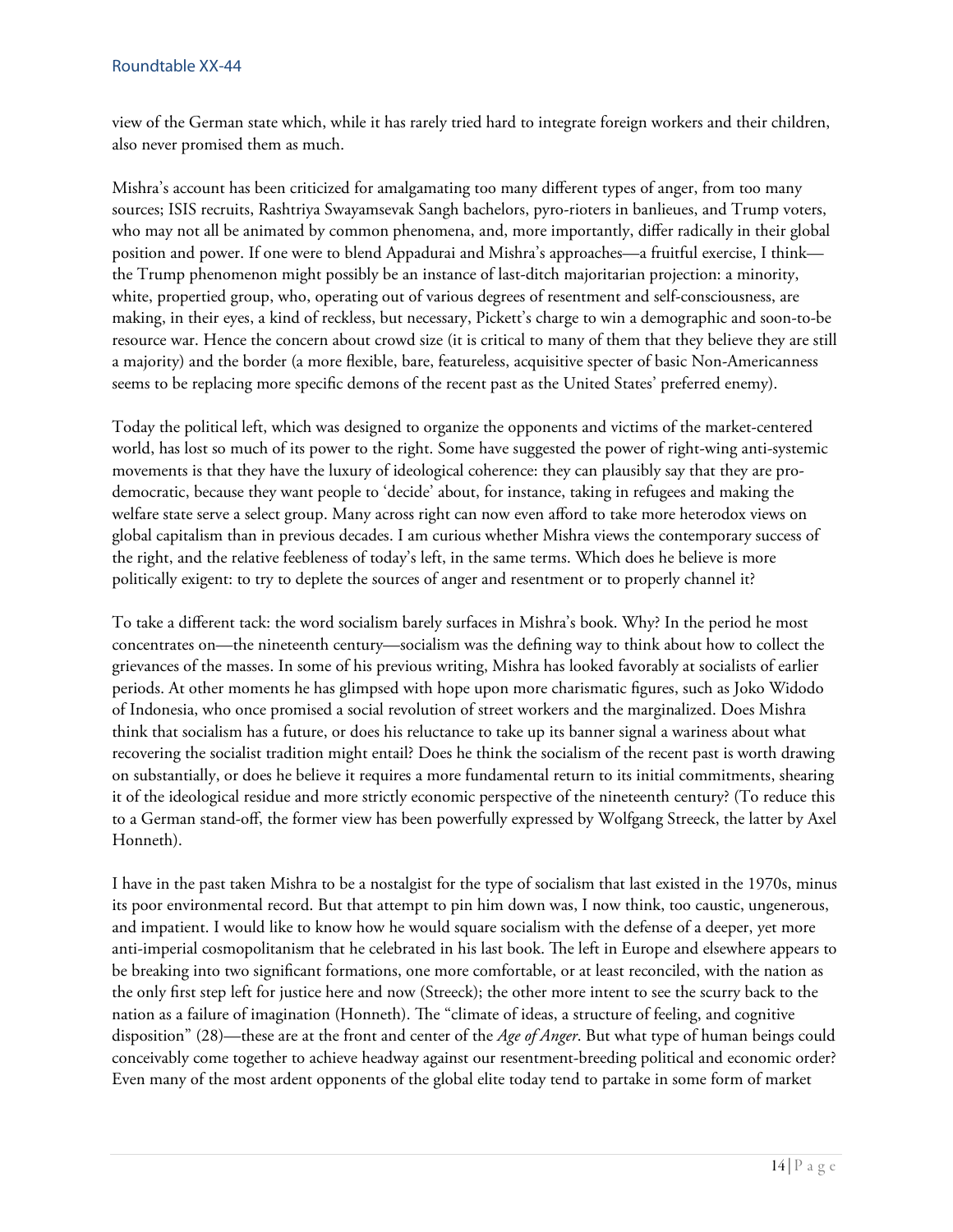mentality, some degree of neoliberal subjectivity. Can the already infected adequately oppose the present logic, or does it require the birth of an entirely new sensibility?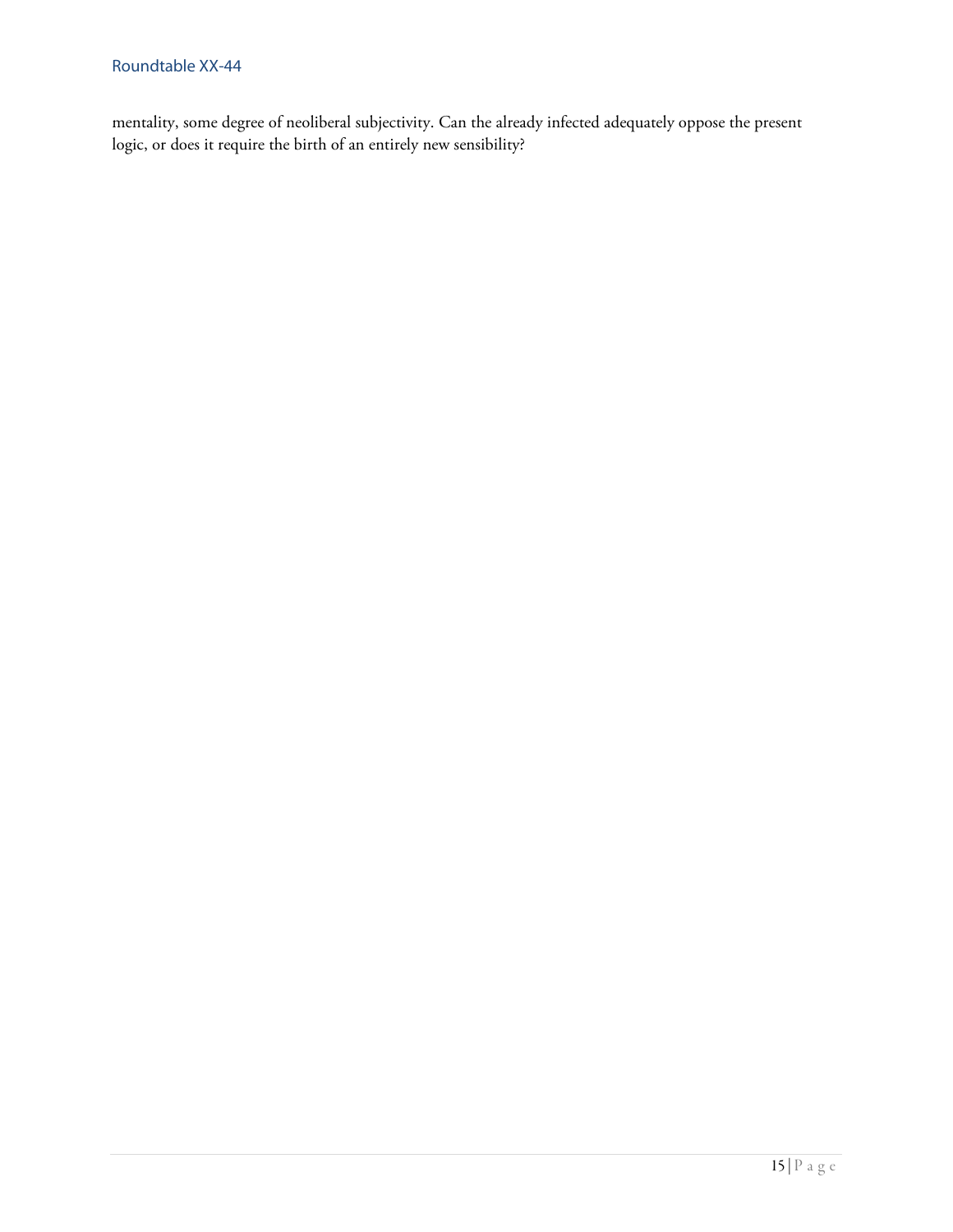# <span id="page-15-0"></span>**Author's Response by Pankaj Mishra**

am honored and much moved by these comments from such illustrious writers and thinkers. *Age of Anger* was widely reviewed on publication in January 2017—but most of the responses in the mainstream media were more usefully read as defiant assertions of its endangered ideological orthodoxy. The anchor of the If am honored and much moved by these comments from such illustrious writers and thinkers. Age of An was widely reviewed on publication in January 2017—but most of the responses in the mainstream mediative were more useful signalled so clearly by the lifting of hundreds of millions of Indians and Chinese out of poverty. The *New York Times'* reviewer accused me of issuing "angry bromides" about the "Western model," adding, "let's say a few kind words for neoliberalism." The critic at the *Economis*t wondered why I was complaining about the West since I "sup at the tables of the Western intelligentsia." An acolyte of Isaiah Berlin who reviewed my book in the *New York Review of Books* was scandalized by my apparent sympathy for Daesh. A luminary of the Murdoch-owned London *Times* accused me of favouring head-hunters in Borneo over Western civilization.<sup>[1](#page-15-1)</sup>

Only a couple of reviews noticed the book's provenance in an experience of India. I started to write *Age of Anger* not long after May 2014, when a Hindu supremacist accused of presiding over the mass-murder of Muslims became India's most powerful prime minister in decades. Hindu supremacism under Narendra Modi had surged on the back of failed promises. The country's first postcolonial elite had very scantily delivered on the country's founding promise of democracy and development, and a more recent guarantee, underwritten by the country's neo-liberal ruling class, of general prosperity through stout fidelity to the principles of the market, had flopped more spectacularly. In fact, recent years in India had witnessed the proliferation of a social jungle, marked by exploitation and inequality, in which a state stigmatized by corruption scandals and weakened by global crises increasingly appeared to lack authority and legitimacy. Not for the first time had a failed experiment in economic liberalism, which benefitted the few at great expense to the many, created a reservoir of frustration and resentment, and an opening for fascistic and semi-fascistic movements and demagogues.

Modi, backed by India's richest people and even some self-proclaimed 'liberal' intellectuals, was attempting to rebuild a weakened state and nationalist ideology through a refurbished program of cultural nationalism, with some new values, ideals, historical myths, and symbols. In this venture, Modi and his toadies have succeeded beyond measure—almost as well as the Italian fascists who took over Italy's failed modernization and nationbuilding projects from liberal-democrats. They have not only made the state re-assert its sovereignty through violence and ruthless discriminations; they have also made society an exuberant participant in this sovereign power by granting the power of life and death to lynch mobs, and by encouraging hate-filled trolls on social media to go after 'traitorous' minorities and liberal elites.

<span id="page-15-1"></span> <sup>1</sup> Franklin Foer, "Apocalypse Now: What's Behind the Volatile Mood of Today's American — and European — Voters," *New York Times*, 13 February 2017, [https://www.nytimes.com/2017/02/13/books/review/age-of-anger](https://www.nytimes.com/2017/02/13/books/review/age-of-anger-pankaj-mishra.html)[pankaj-mishra.html;](https://www.nytimes.com/2017/02/13/books/review/age-of-anger-pankaj-mishra.html) "The deep roots of modern resentment," *The Economist*[, https://www.economist.com/books-and](https://www.economist.com/books-and-arts/2017/01/28/the-deep-roots-of-modern-resentment)[arts/2017/01/28/the-deep-roots-of-modern-resentment;](https://www.economist.com/books-and-arts/2017/01/28/the-deep-roots-of-modern-resentment) Michael Ignatieff, "Which Way Are We Going?," The New York *Review of Books*, 6 April 2017[, https://www.nybooks.com/articles/2017/04/06/pankaj-mishra-which-way-are-we-going/;](https://www.nybooks.com/articles/2017/04/06/pankaj-mishra-which-way-are-we-going/) Justin Marozzi, "Books: Age of Anger: A History of the Present by Pankaj Mishra," *The Sunday Times*, 5 February 2017, <https://www.thetimes.co.uk/article/books-age-of-anger-a-history-of-the-present-by-pankaj-mishra-lxbb8zbdk>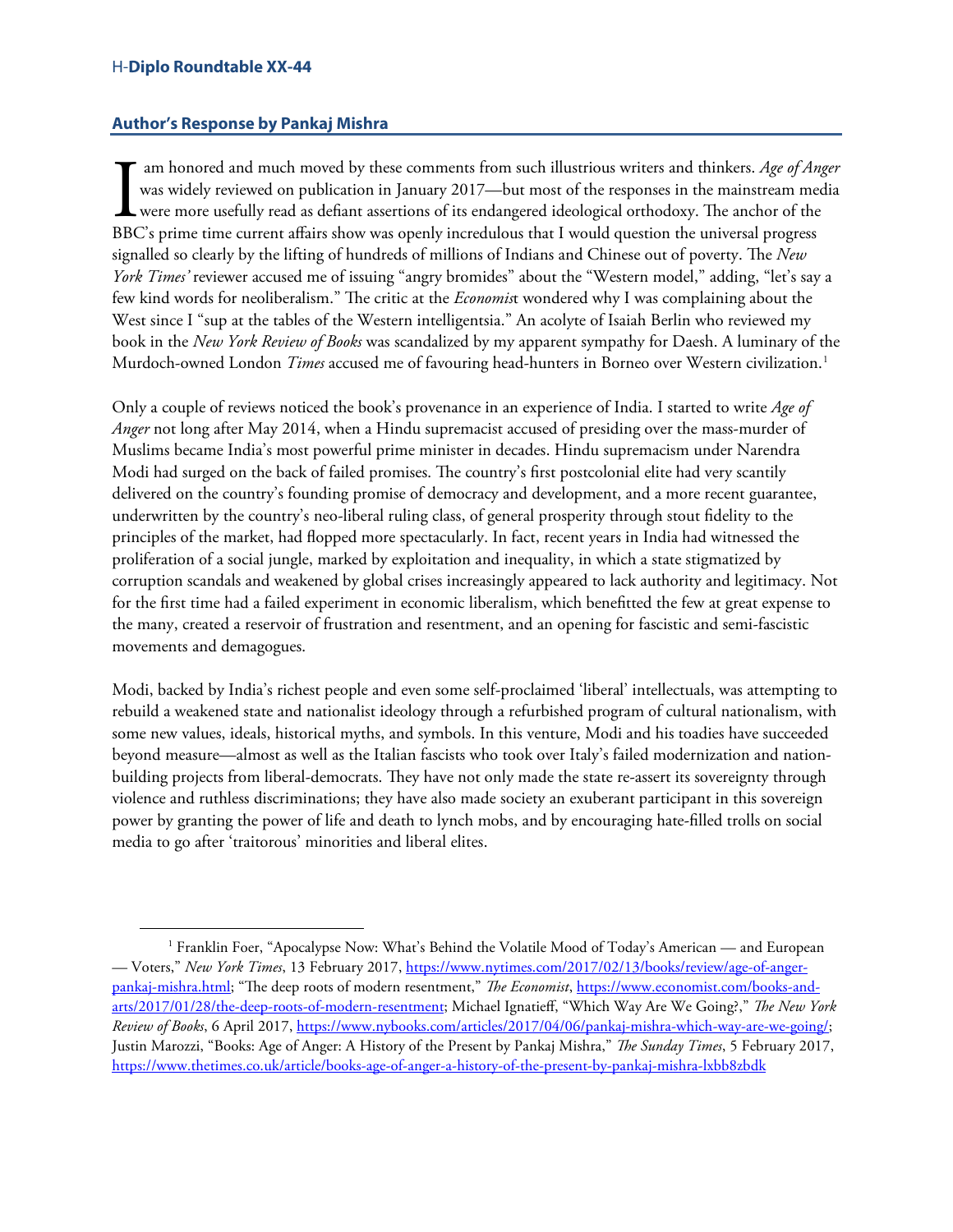This state-directed vitalist barbarism is a formidable new power in a country full of angry and frustrated young men; and, boosted by Silicon Valley's innovations, it has already blown away all old political and ethical criteria. But Modi, shockingly extreme to many members of the Indian elite, induced déjà vu in me. This was not only because of Hindu supremacism's openly avowed and easily recognizable pedigree in Europe's farright movements. For someone with my social background---dispossessed Brahmin gentry with natural affinities to reactionary politics---Modi was someone profoundly and unnervingly intimate. Adolf Hitler features in Thomas Mann's incandescent 1939 essay "That Man is My Brother," as a semblable, "a man possessed of a bottomless resentment and a desire for revenge," who "rouses the populace with images of his own insulted grandeur, deafens with promises, makes out of the people's sufferings a vehicle for his own greatness," but who is nevertheless "a brother—a rather unpleasant and mortifying brother."[2](#page-16-0) Modi sparked this same appalled self-recognition in me.

Thomas Meaney's apposite questions—'What does it feel like to have a mind and body consumed with resentment? How do the carriers of this feeling cope with it?'—were never abstract or remote for me. As a child I had imbibed the prejudices of semi-rural upper-caste Hindus who believed themselves to be under threat from all quarters: from an ostensibly secular and supercilious English-speaking elite as well as politically assertive low-caste Hindus. At college in a declining provincial city I encountered people whose sense of an inimical world and feelings of personal inadequacy were much greater and politically more volatile than my own.

With this formative experience of minds and bodies consumed by resentment, I was drawn to exploring the "climate of ideas, a structure of feeling, and cognitive disposition" rather than (re) writing a history of ideas or cataloguing their content. Perry Anderson acutely remarked of Ernest Gellner's theory of nationalism that "whereas [Max] Weber was so bewitched by the spell of nationalism that he was never able to theorize it, Gellner has theorized nationalism without detecting the spell."[3](#page-16-1) Writing after Modi's enthronement, a moment of great personal trauma (suffered again with his recent re-election), I became obsessed with understanding the seemingly ever-renewable spell of nationalism or ethnic-religious chauvinism, on writers and intellectuals as much as the masses. I was interested specifically in some contagious states of minds and mentalities. Hence, the centrality of Rousseau to Age of Anger as a figure whose revulsion against the mores of metropolitan Paris finds a global resonance, from the German-speaking peoples to the ideologues of the Iran's Islamic Revolution. Shruti Kapila puts it better: Rousseau's "nourishing romantic nationalism" acted "almost as a compensation and an ideology for those who were not privileged enough to enter the 'Age of Enlightenment' as its first born."

I had been taking notes in the years before 2014 for a book on the shared experience of belatedness: starting with Germany, and then Russia and Italy, before radiating out to Japan and the postcolonial world. I hoped to examine the intellectual affinities (and political pathologies) that bound people in these countries as they entered the (very deeply rigged) race for wealth and power (and how a remarkable number of them became the most acute diagnosticians of modern maladies). *Age of Anger*, though written in response to an emergency, is largely a product of this endeavour to write an emotional history of uneven development. Faisal Devji is

<sup>&</sup>lt;sup>2</sup> Thomas Mann, "That Man is My Brother," *Esquire*, 1 March 1939.

<span id="page-16-1"></span><span id="page-16-0"></span><sup>&</sup>lt;sup>3</sup> Perry Anderson, 'Science, Politics, Enchantment,' published in John A. Hall and Ian Jarvie, eds, *The Social Philosophy of Ernest Gellner, Poznan Studies in the Philosophy of the Sciences and the Humanities, Amsterdam 1996.*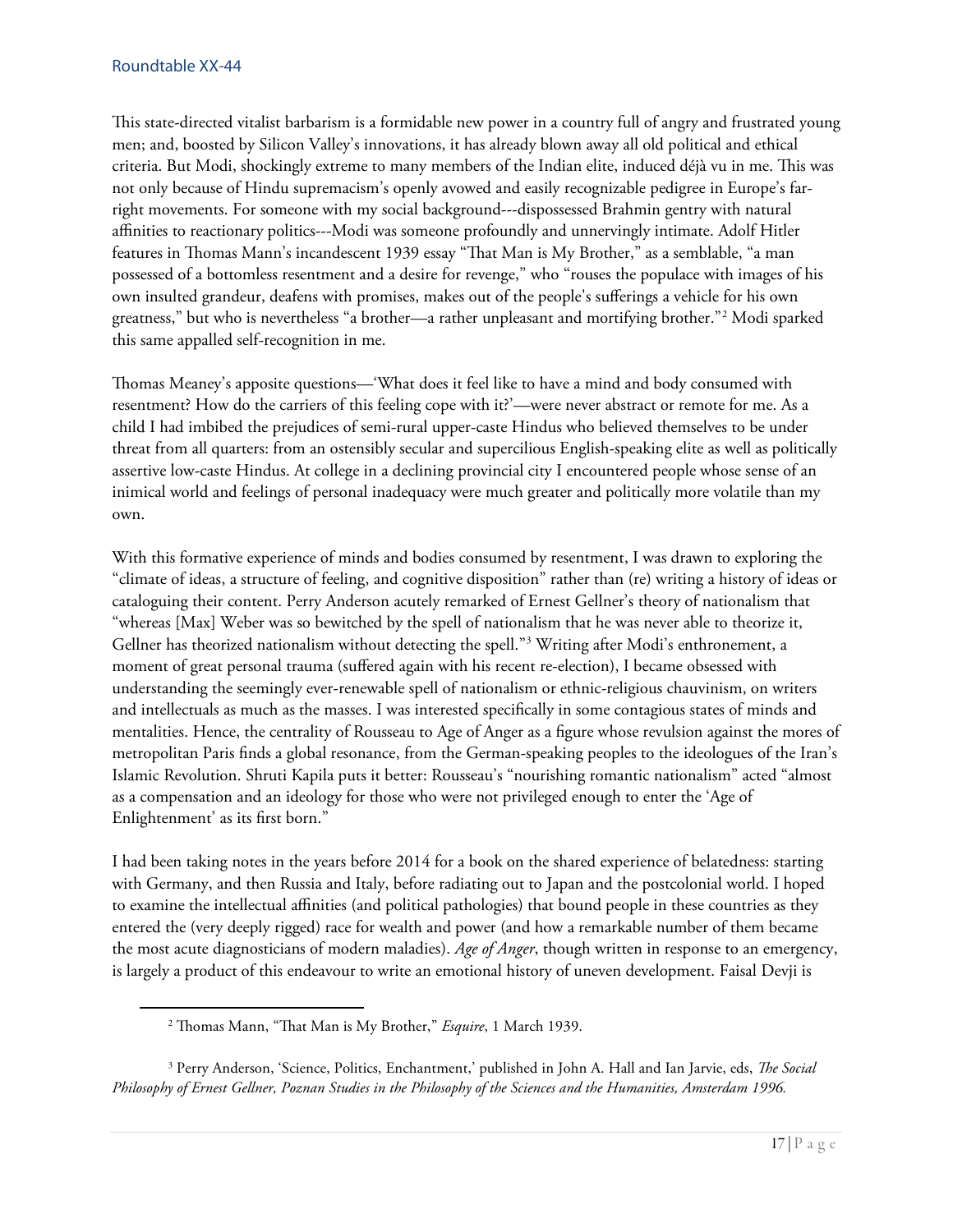right to say that it is "primarily about the experience of a certain kind of temporality, one whose relentless movement forward gives rise to anxieties about being left behind or unable to catch up with rival nations or ideologies, races or religions."

It seemed to me that the early political, economic, and technological revolutions had privileged certain countries—Britain, France, and the United States---in the race for wealth and power, forcing the rest into a reaction that was ambivalent at best and treacherously confused at worst: loathing of the new imperial hierarchy of nations and peoples, and resentment of economic and cultural superiority, but also an envious desire to steal the secret of their superiors' success, and supplant them. In country after country, from nineteenth-century Prussia to postcolonial Indonesia, this enlisting into the march of history took the form of an ideological mobilization—the construction of a nationality or 'people,' the centralization of the state's powers, rapid-fire industrialization and militarization, and often many radical and calamitous short-cuts, such as China's Great Leap Forward, all in an effort to be not left behind.

Of course, this large-scale national mobilization and ferocious international competition was not what a universalizing ideology of progress first articulated during the late eighteenth century had envisaged. While not excluding the possibility of conflict, it posited a far more benign outcome to the global diffusion of individual reason and competitive commerce. So did the prophets of neo-liberal globalization in our own time as they reconfigured society into a marketplace, encouraging human beings to think of themselves as entrepreneurs.

Indeed, a naïve vision of enlightened universalism became hegemonic again during the age of capitalist exuberance that began in 1989 and ended in 2007. During this intellectually and artistically regressive fin de siècle, when, as Kapila writes, "globalisation became the force, the name, and disposition for commerce, the arts, and politics, as zeitgeist and as a point of closure to a century of violent antagonism," many Steven Pinkers came to flourish at all levels of the government, the media, and the knowledge industry in general. Busy prescribing how the 'Muslim world' or other backward societies should progress, hardly any of them reckoned with the possibility of a political and economic breakdown in the heart of the fully modern West.

It became clearer as I was writing *Age of Anger* that the remorseless logic of uneven capitalist development had not only shaped the trajectory of a majority of the world's population—the so-called latecomers to modernity—and generated such 'catch-up' and apparently 'aberrant' ideologies as Nazism, Italian Fascism, and Japanese militarism. With China turning the economic tables, it was also starting to have devastating political consequences, as the phenomena of Brexit and Trump and Le Pen underlined, for the apparent winners of modern history. Many among them had made the nasty discovery that liberal democracy and capitalism, their evidently 'normal' and superior political and economic structures, had cruelly betrayed their promise of freedom and prosperity.

Meaney points out that *Age of Anger* "has been criticized for amalgamating too many different types of anger." This might seem a serious flaw, given the objective differences in "global position and power" between a Modi-voting Hindu and a Trump-voting American. But I was much less interested in drawing up a taxonomy of political disaffection and anger than in narrating the subjective experience of uneven development under conditions of intense global competition and rivalry, where political and material interests are tightly pressed together, each appearing to constrain the other. This experience is one in which, as Devji points out, fears of falling behind or failing to catch up "arise out of the very interchangeability of competing groups conceived as interests, with each afraid of following the trajectory of another."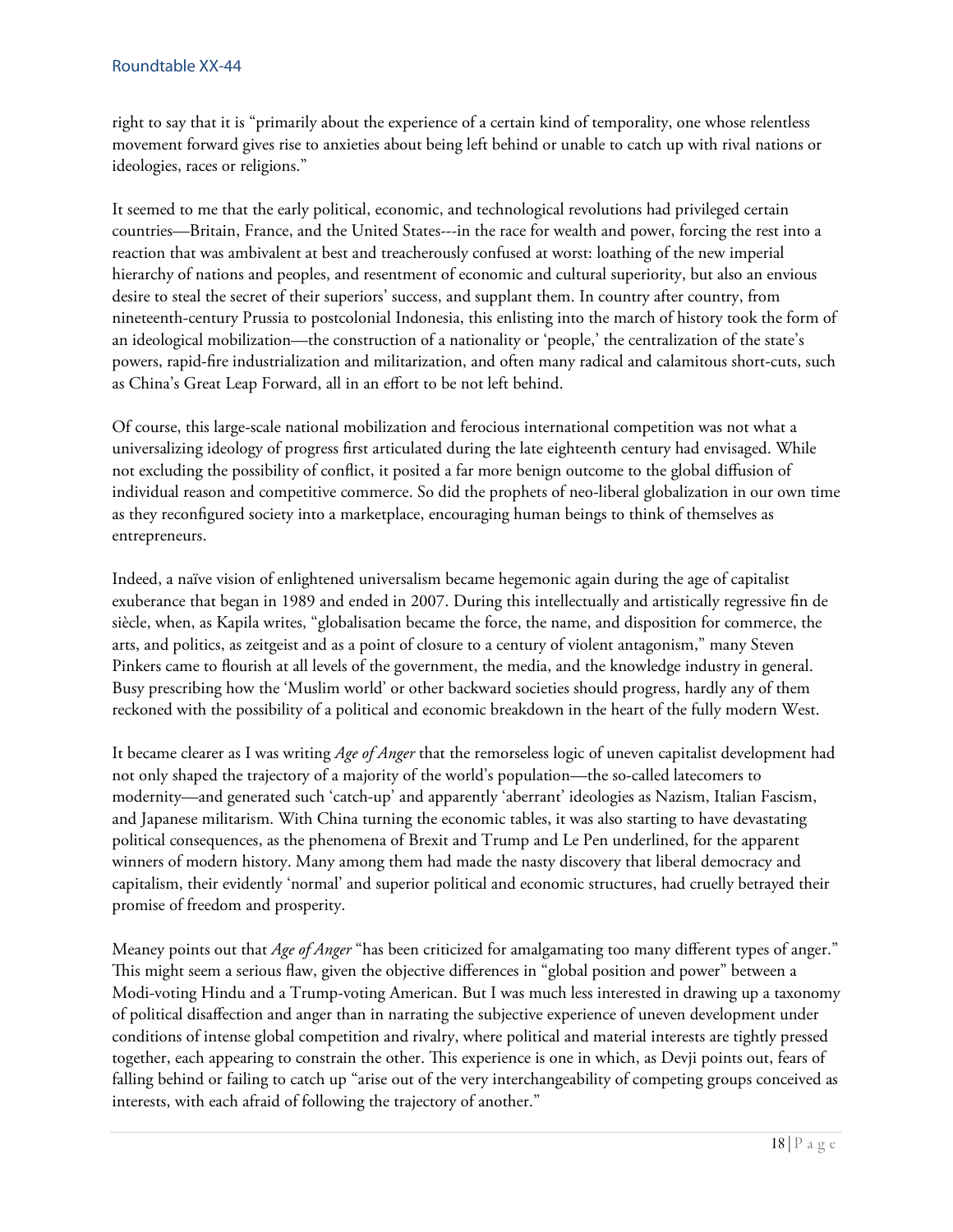Thus, the far right in Europe, which is haunted by the spectre of colonization by the immigrants from Europe's own former colonies. At the same time, the latter fear being treated like Europe's Jews, who had once dreaded suffering the fate of indigenous peoples and blacks in America. "In both cases," as Devji writes, "anger is spurred not by the differences and distances between rival nations, races or religions, but instead by their disavowed intimacies." One could add to this list the upper-caste Hindus who are driven to vote for Modi out of fear of relegation into the ranks of the low-caste Hindus and poor Muslims. *Age of Anger* details several instances of these mimetic fears shared among apparent enemies across categories of class, race, religion, and nationality.

They seem independent of all considerations of political rationality, and easily instrumentalized by demagogues. Such an insidious cunning of unreason raises the question: what is to be done?

Lurching out of a short-lived episode of faux-Enlightenment, or the age of Pinkerism, where progress seemed guaranteed and ruling classes everywhere had only kind words to say about neoliberalism, we actually find ourselves even further away from the possibility of human emancipation. With manmade climate catastrophe becoming imminent, Devji's distrust of historical consciousness for dangerously over-producing the future seems salutary. Socialists as well as Pinker-ists may have consistently exaggerated the human goods that can be realized in the world as it is, and Kapila is right in one sense to say that "the dream of some and the stuff of nightmares for many, the Enlightenment is finally, over." But if we take Enlightenment to be "man's emergence from his self-imposed immaturity", then this "task", and "obligation" as Kant defined it, is never fulfilled; it has to be continually renewed by every generation in ever-changing social and political conditions.

For many young people in the United States aghast at the immaturity, myopia, or pig-headedness of the boomer generation, socialism constitutes a new horizon of hope. Meaney remarks on its absence in my book, writing that "in the period he most concentrates on —the nineteenth century — socialism was the defining way to think about how to collect the grievances of the masses." I would go further and say that the fundamental promise of democracy—equality—could only be realized through socialism. The set of ideas that emerged in response to a widespread distress of the working classes preserved the ethical core of Christianity against the Social Darwinist ethos of industrial capitalism. Any weakening of its principles of compassion and solidarity were bound to lead to large-scale suffering, as can be witnessed in our own age, when capitalism, somewhat defanged after 1945 by social-welfarism in the west and protectionist economies elsewhere, again turned feral, devastating the environment as well as workers' rights.

Of course, socialism, as articulated in the U.S., is primarily a plea for some human decency, even though the gendarmes of the *ancien regime* in the 'legacy' periodicals, and the lumpen-scholars of *Quillette*, make it seem like the harbinger of mass purges and executions. It can only be welcomed by outsiders like myself who have long despaired at Americans' seeming acquiescence to their state of capitalist savagery. And who can fail to acknowledge the urgency of the Green New Deal? I wrote shortly after the 2015 attacks on Charlie Hebdo that "we may have to retrieve the Enlightenment, as much as religion, from its fundamentalists, and the task for those who cherish freedom is to reimagine it – through an ethos of criticism combined with compassion and ceaseless self-awareness – in our own irreversibly mixed and highly unequal societies and the larger